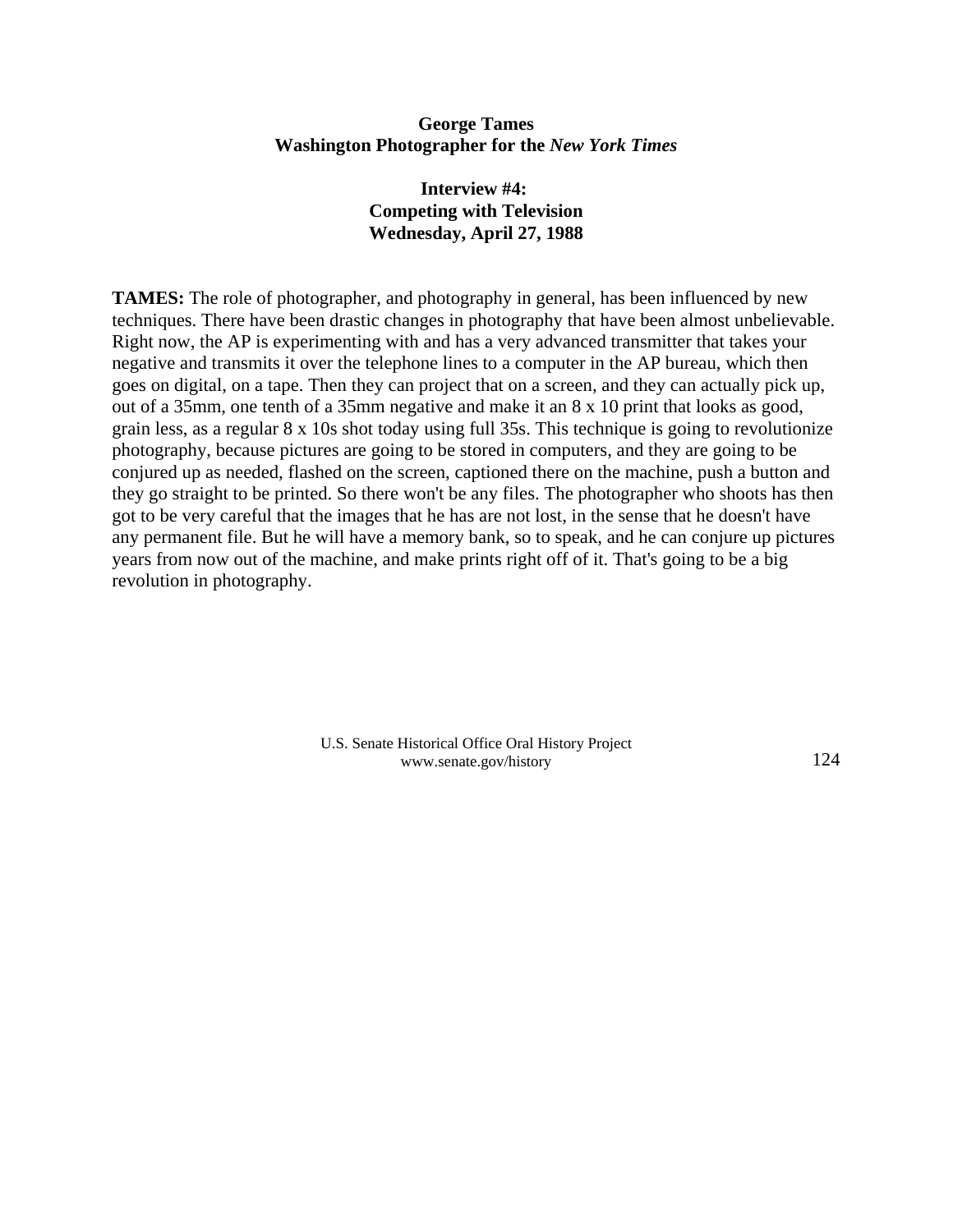**RITCHIE:** The Library of Congress is preserving photographs now on video-discs.

**TAMES:** That's exactly the system that I'm talking about. And as fast as they do it, somebody comes along with a better system. I think that's going to be the way of the future. They'll only be having pictures on the walls when people deliberately ask for them. News photography is going to change dramatically.

**RITCHIE:** Speaking of changes in technology, I wanted to ask you about the impact of television on your trade. Did having TV cameras around make life more difficult for you?

**TAMES:** Very much so. It was a shock for me to discover all of a sudden that showing up at an event, be it political or social or an event of national importance, like a convention or a signing of a treaty, something involving national importance, where the *New York Times* usually was front and center, because we were the paper of record and the prestigious paper, and I had no trouble getting the positions that I wanted. And one day I showed up at a session and saw a TV camera and a man operating it in a roped off area. So I just ducked under there to get into the roped off area--and was ordered out by the officials, who were State Department, I believe. They told me this was a TV stand. I said, "Well, what about us?" "Oh, well, TV reaches more people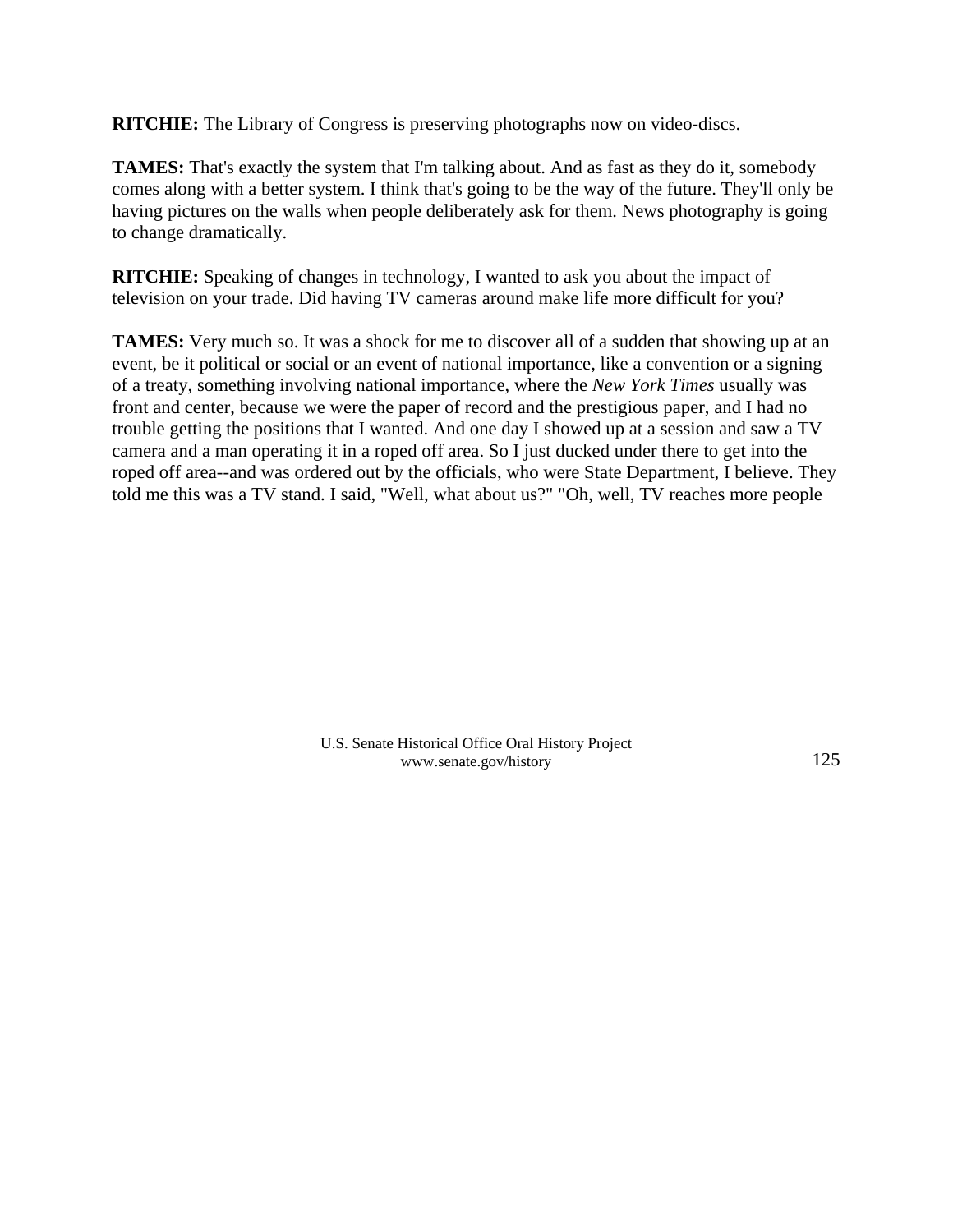and this is an event for the majority of the people." So they had decided to let TV have front and center and we just had to go up where would could. That was the first time that I had felt the full impact of TV, although I could see it coming. There was no question about it.

At the time, everybody was shooting for the six or seven o'clock afternoon news. Today with [Ted] Turner's cable TV, when we have five waves of photographers going into the president's office to greet a dignitary, or to photograph a dignitary like Brezhnev with the president, after the first wave goes in, and when they come up each other wave has forty-five seconds in the room. By the time the last wave has gone through and has come out, they walk into the press room and it's already on CNN [Cable News Network] coming over the TV. The first wave just went to the wall and slapped a disc in without even any voice-over. Just zip, there it goes. The event only took place three minutes ago and it's already on TV. Instantaneous, you don't even have to wait for the afternoon news any more. Of course it made a tremendous difference.

Politicians are playing for it, and what's even more important, the discs and the satellites, which means that every TV station in the country--every TV station in the world--has the potential of receiving a signal for them alone from any part of the world. So whereas a Congressman or a senator who wants to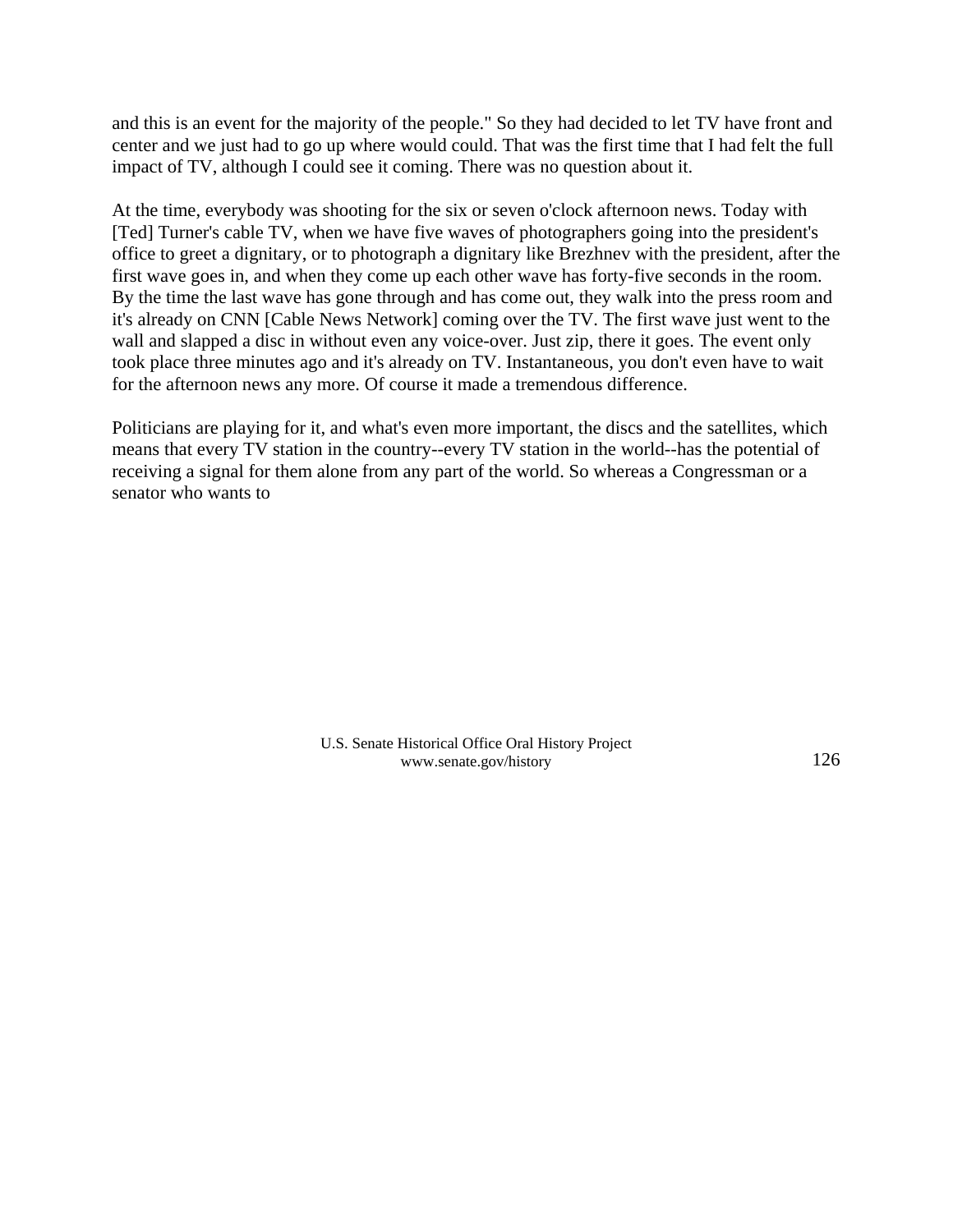talk to his constituency on any subject used to have to wait two or three days after he taped something or filmed something in Washington in the studios and then mailed it, or air expressed it to the local stations; now all they do is phone them and say, "Look, this is what I've got and it's coming at two o'clock, bouncing off the satellite." So they just tune into it and pick it up. So it's almost instantaneous. I don't object to that. I think that an informed citizenry is the only way that democracy can work. But I sometimes wonder whether we're getting too much of a onesidedness of the issue. Naturally, if I was a member of the Senate I would give my view, and naturally my view is the correct one. Everybody thinks their view is the correct one. I've never known anyone who didn't think their view was the correct one. I've known generals who outnumbered their opponents ten to one and they still wanted more troops; they never have enough. The truth of course is how we perceive it.

Look at the Israelis and the Palestinians. In a way it's ironic that the Israelis can raid in Algeria and kill a Palestinian, who's the second in command of the Palestinian forces and say that it's part of an act of war and not terrorism. Yet the same Palestinians fly into Israel and kill five or six soldiers and it's terrorism. It's a different viewpoint. One man's terrorism is another man's heroism. One man's subsidy is another man's give-away. It depends on which side of the fence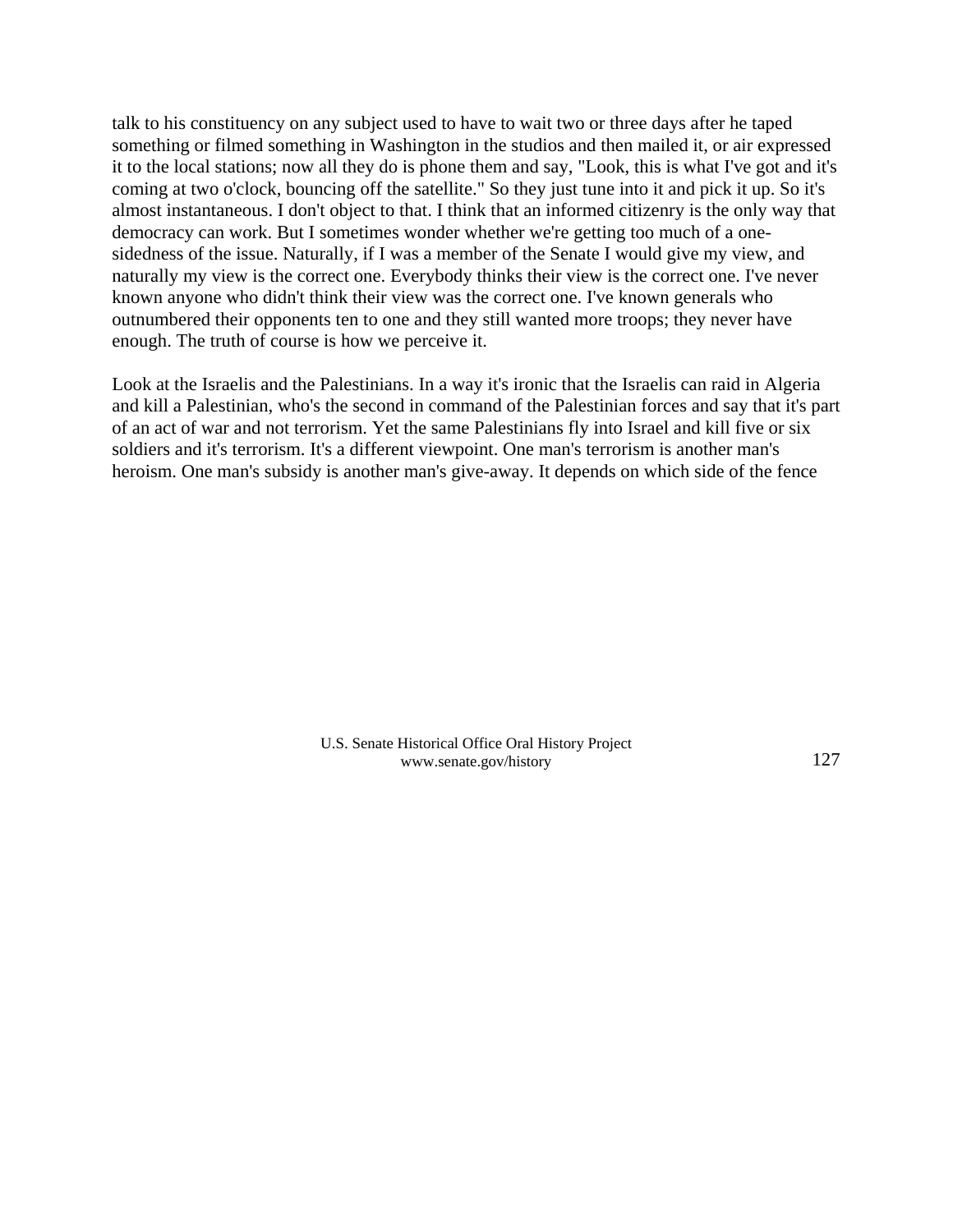you're on, and it's amazing how values and viewpoints change. I have a friend who has had a very bad streak of luck. His hospital bills have run him down. He's always been a rock-ribbed Republican, able to take care of himself, and gung-ho for independence and free-enterprise. Then he ran into this bad streak of luck healthwise. He had to declare bankruptcy, he went through his whole fortune. He wasn't old enough to qualify for Medicare. Here's a man who's always been against the socialistic programs of the Democratic party now advocating national health insurance! So your viewpoints change. Isn't that amazing.

**RITCHIE:** Tell me, when television really began to make its impact, did you feel any pressure from your newspaper to respond? Did they want more pictures, or different views? How did they approach the competition with television?

**TAMES:** Well, you were competing not only with your editor but you were competing with TV, because he sat up there on his fat butt watching it, and he was getting the whole thing from different camera angles, and you were in one spot, and you were just shooting singles of what you see. Previous to TV, the only way he had to judge how you did was what the wire photos sent him. So he'd have three wire service photos and your picture. Then he could say, "Well, Tames did a better job. He got a better angle." Now, with TV, we're really hustling. We're trying to get into situations where TV hasn't been. We're trying to get behind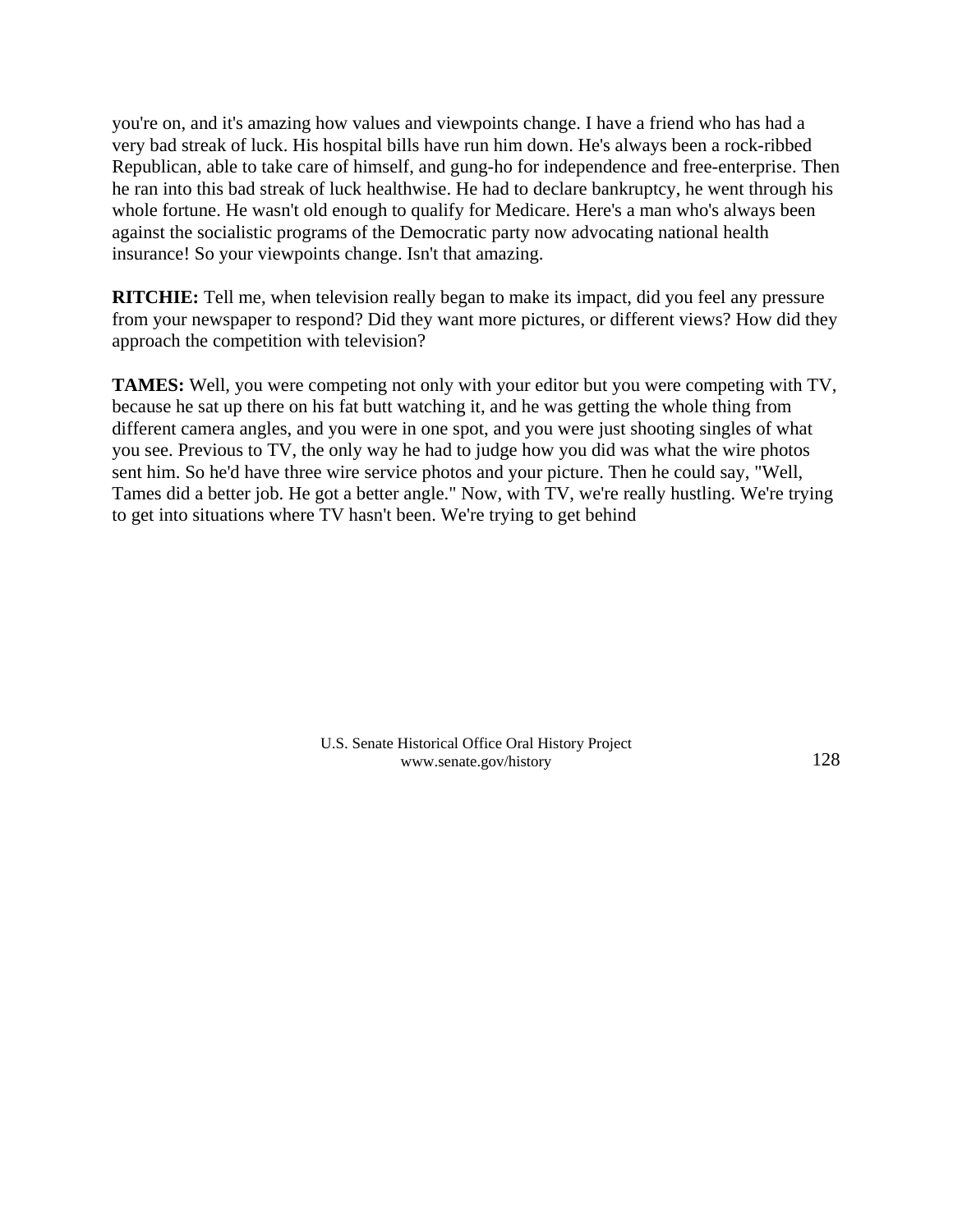the scenes and trying to anticipate one day in advance of what the situation is going to be, what the report is going to be, who the senators are that are involved in an upcoming report.

Senator Baker, at the ceremony for me last month, when I was the [American Legion's] Man of the Year, spoke about our relationship, and friendship we had over the years in the Senate. He said I'd come into his office, and he'd say to me, "What am I suppose to do?" And I'd say, "Well, aren't you meeting with X, Y and Z, on X, Y and Z subject?" "George," he'd say, "I haven't even thought about that yet." I'd say, "Well, you'd better start thinking about it, because it's coming up." I'd say, "Are you going to see so and so?" He'd say, "Not today, but maybe tomorrow." So I would come back the following day and try to get something in anticipation of what was going to happen. Then TV would pick up on that. They'd walk into offices and say, "Look, you gave this to Tames, you didn't give it to us. We're catching hell from our office in New York." And when those men are making a hundred and fifty thousand dollars a year, they're supposed to produce. So then all of a sudden I found that some of the senators and members of the House, and the Speaker particularly, would say, "George, we can't let you in. If we have to let TV in, then we might as well not let anybody come in." So we all lost. That made me feel unhappy. I felt that not only I wasn't doing my job, but some of the flavor of politics was being lost.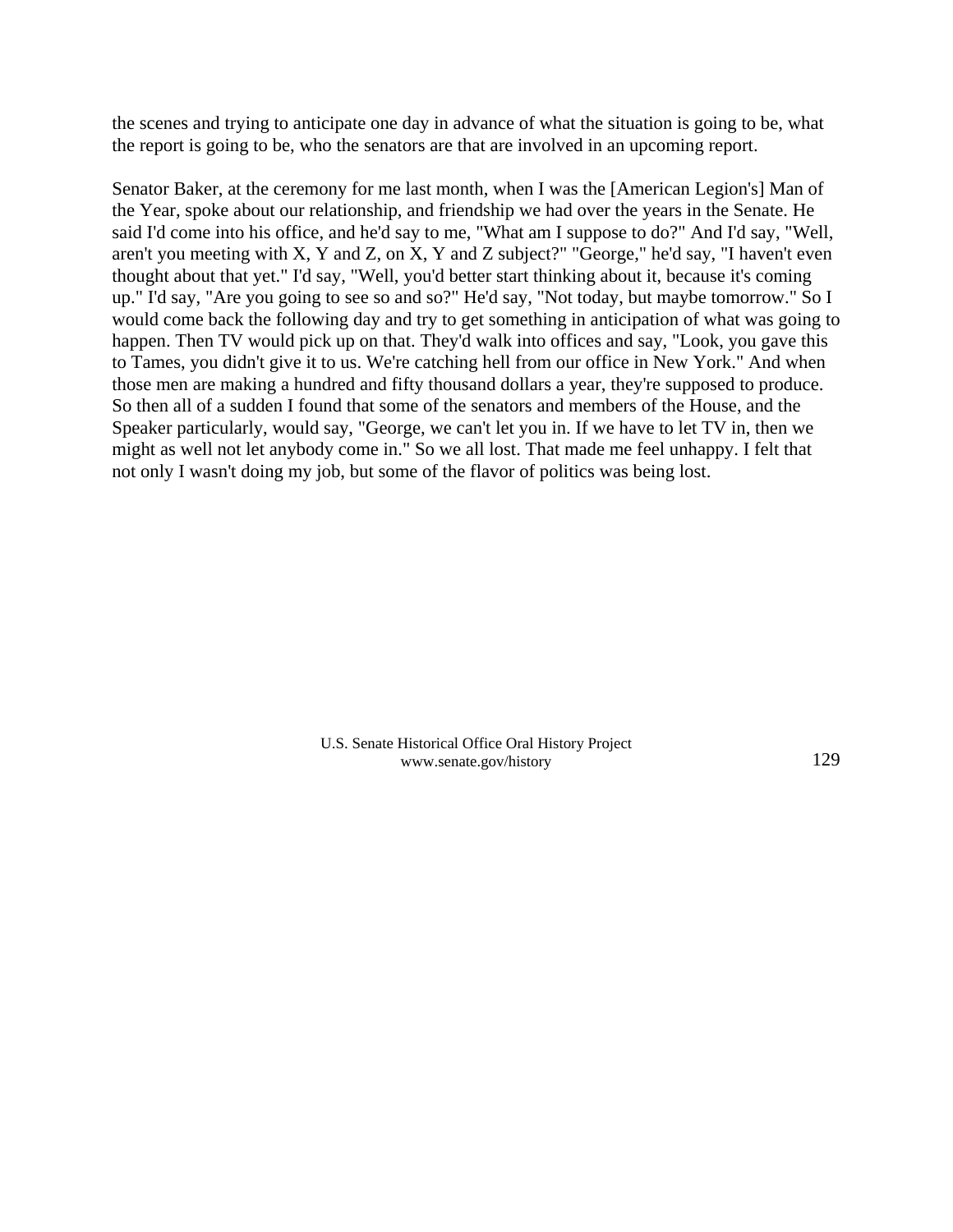I used to say that "this is historic, and you should let me do it." It's just like the day that President Kennedy was assassinated. I immediately grabbed my camera and rushed into the press gallery and leaned over the gallery and started taking pictures of the senators on the floor, milling around, and pointing, and shouting. It was turmoil on the floor, and unlike today it wasn't recorded on TV. The Capitol Police grabbed me and confiscated my film, which by the way I don't know what they ever did with it. We've never been able to find out what happened to that film. I tried to impress upon them that it was historic, that at least give it to some one who could keep it, rather than throw it down the toilet. But I don't know what happened to it. It would have been the only pictures of the reaction in the Senate. I did make a picture of Mike Mansfield. I was with Mike Mansfield when the story came through. I was in his office, and we had heard that the president had been shot, and was seriously injured, and was in the hospital. Since I knew Mike Mansfield for many, many years, and we're old friends, I went down to his office and we just sort of sat there and drank coffee and just started talking about how we were going to operate with the president recovering and with Johnson taking over, and how the Senate was going to operate. We were discussing various methods, and he was telling me the feelings he had, and then the phone rang. It was Lyndon Johnson on Air Force One, telling Mike Mansfield that the president had died and that he, Lyndon Johnson, had just taken the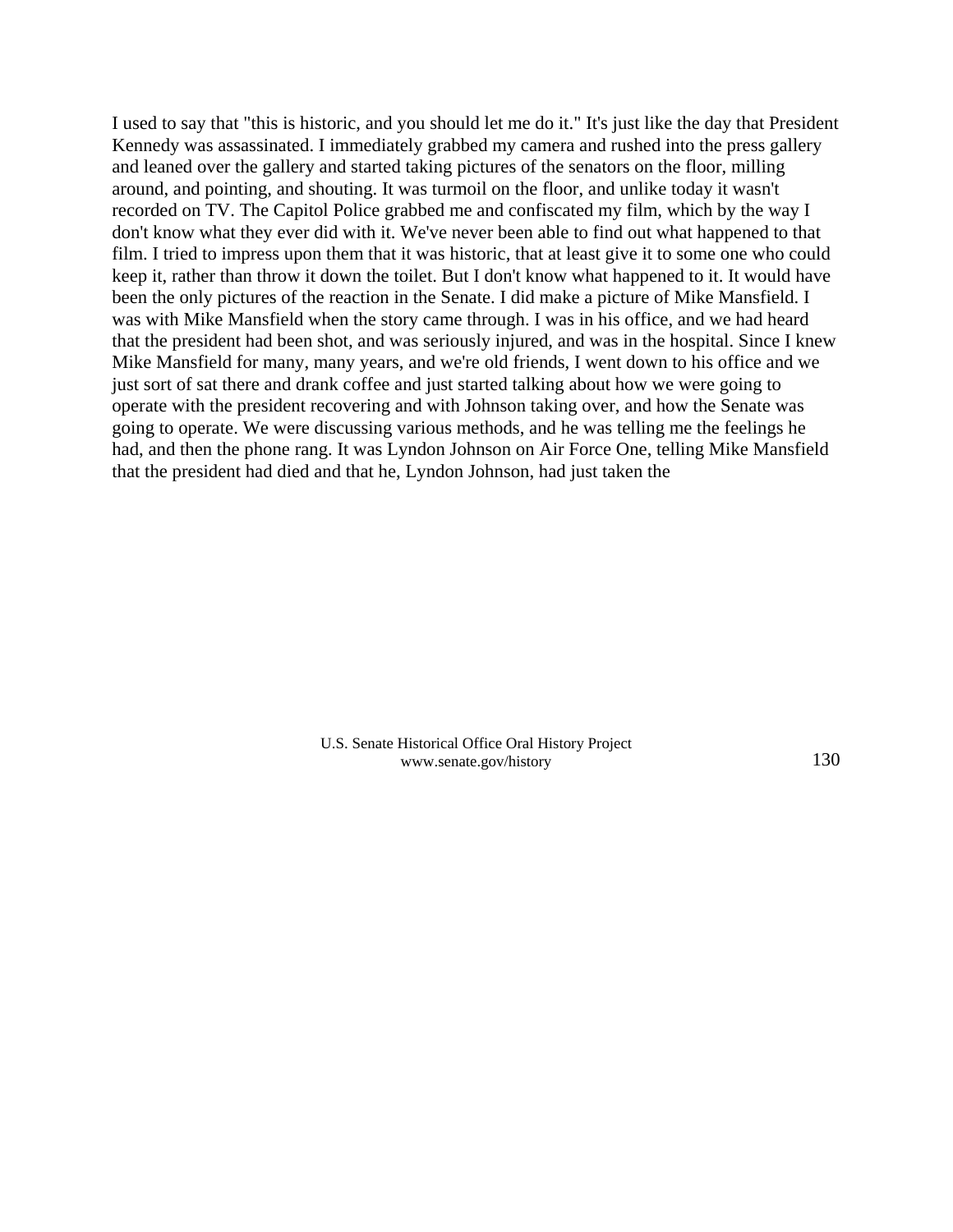oath of office, and asked for Mike Mansfield's help. Mike said yes, you can count on me, and put the phone down. And then Mike just almost broke down, and I have a picture of him. I picked up my camera and made a shot of Mike in that mood.

I'm wandering--because you know how my mind works--but TV has made a tremendous impact, so much so that I'm afraid that more and more it is becoming the news itself, rather than the subject. Because the human element comes in here, where the individual who is a correspondent for TV has got to come up with something. Literally, that's what they are doing: conjuring up confrontations. I saw them baiting [Michael] Dukakis the other day on this Persian Gulf situation. They had just announced that we were attacking the Iranians and had hit one of their ships, and they were firing some missiles at us. That was all that was released. Next thing you know they were poking the camera lens into Dukakis' face and saying, "What do you think of it?" I mean, he just heard about it! If he had been stupid and made some comment, they would have blown it all out of proportion. Then they started badgering the guy, because he wouldn't comment! He said, "I can't comment, I only know what you know. This is an ongoing situation, wait until we get all the facts in. Then we can come to some judgment on it." I guess they wanted him to say, "If I had been president, I would not." He's *not* president.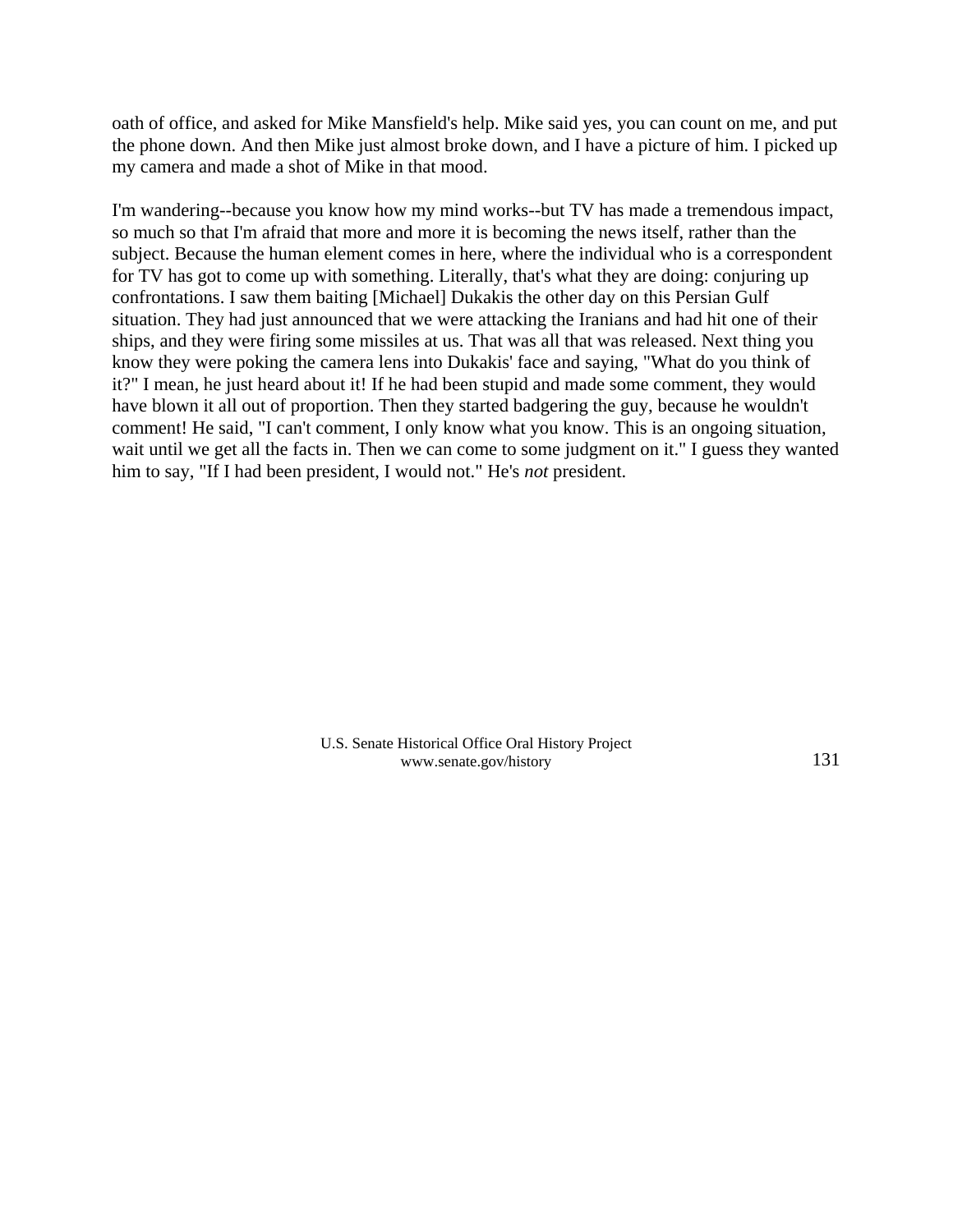We have this confrontation-type of journalism that I call "red meat journalism." We've raised a whole generation of correspondents on it since Watergate. They saw how members of the media made their names, not through writing books, or writing thoughtful articles, but simply by exposing so-called corruption. They all want a big piece of this corruption, and there's not that much corruption out there. So they try to conjure it, or try to make something out of the littlest things. We used to think a reporter who was writing a story today for tomorrow's paper, was writing too soon and too fast after the event, and didn't have time to think. But here today, with television reaching so many millions and able to influence people so greatly, we are moving even faster. But I can't think of a good answer. If someone had a better way of doing it, I wish they'd come up with it.

**RITCHIE:** You said that because of television you were shut out of certain areas. Do you think that held back on the informality of pictures, the backdoor meetings, people at ease, and the rest of that?

**TAMES:** Oh, yes.

**RITCHIE:** And is television perhaps a moral formal recording of events?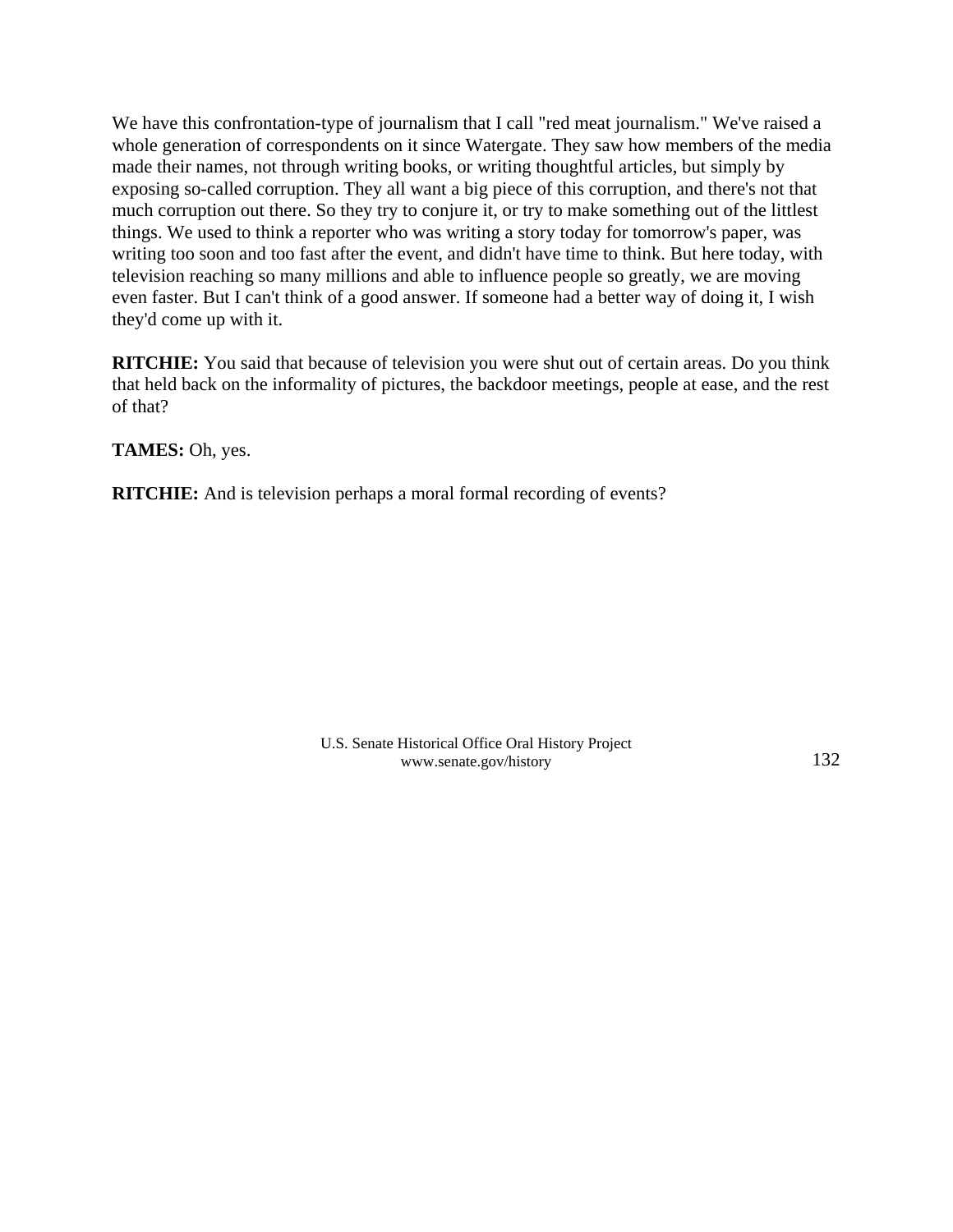**TAMES:** Well, when I used to go in on a one-on-one basis, or one-on-five with five senators in there really discussing very important events, I was able to slip around and make my shots and be almost invisible, with a silent click of the camera. The most important thing was that I had the complete confidence of the members, who knew that if I heard anything I wouldn't say anything. And a photographer's ears usually are closed when you're working, because you're concentrating on a picture and what is happening. It's only after you leave the room or you leave the situation that all of a sudden your subconscious has picked up conversations and words, and you sit there and you wonder, "my God, that was pretty important."

I think I can say--and I'm very proud of my record--I have been privy to a lot of information that could have been very, very detrimental, and also beneficial to our country, and I have never once opened my mouth. And for a guy who loves to talk, let me tell you that is something! I tell you I was right on the verge many times of saying something, but then I'd back off. I don't believe you will find *any* member of Congress who will say that George Tames leaked, or that George Tames heard something that he shouldn't have heard. Now, I have heard things, and I have typed them, and I have gone back to the individual members with the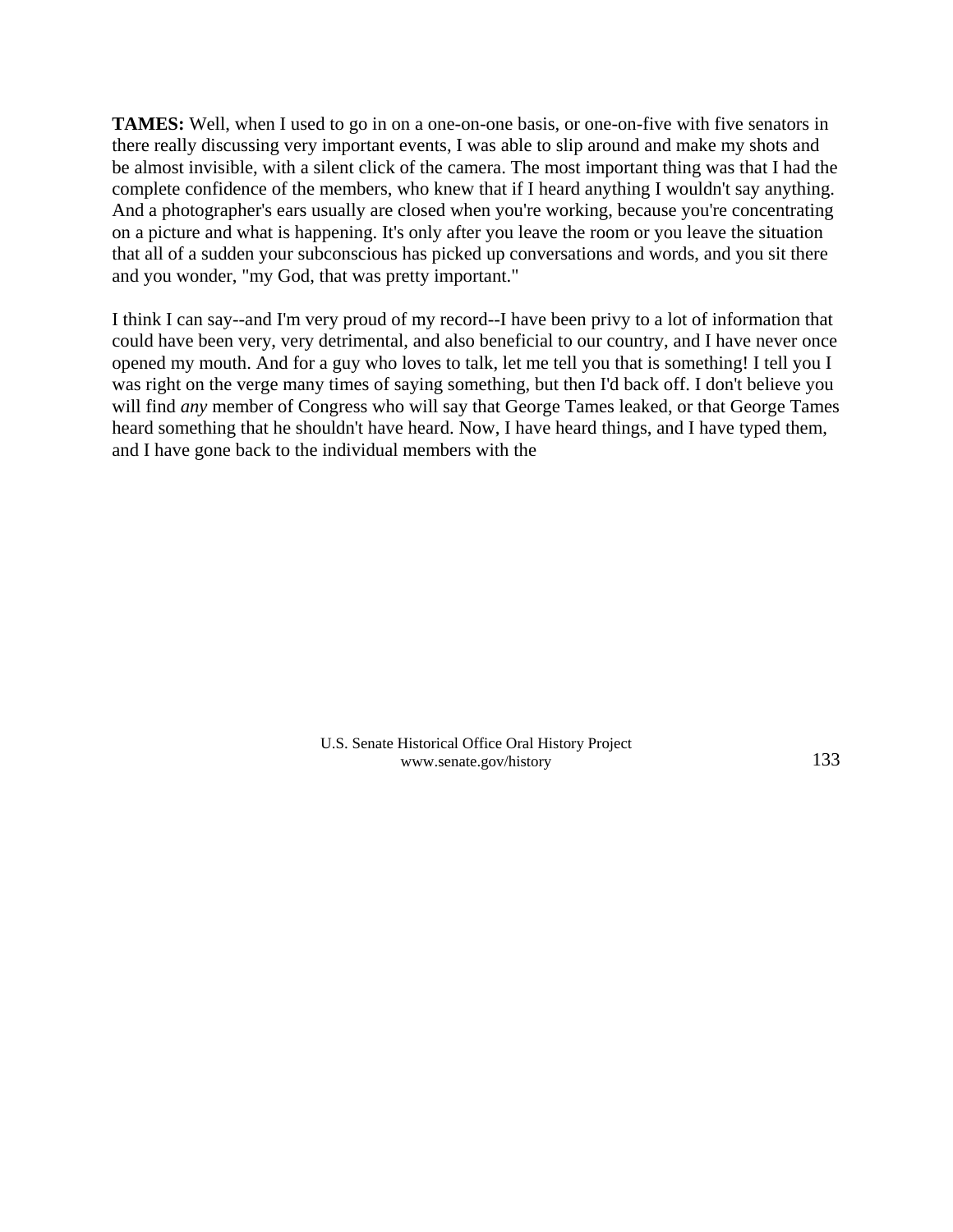typed story and said, "Look, this is what I heard. I think this is good for you and good for the country." I did that with Eisenhower. And I've had them say no, and I've had them say yes. That's the way I work.

Now, with TV, it's impossible, because it's not only that they want the image, but they want the sound. They're picking up every word, and you can't say anything. It's almost reached the point of the old movie when individual senators and the president would actually carry on a very serious conversation when we were in the room, stills and newsreels, only to discover much later that there were people watching the newsreels who could read lips, and were actually picking up the conversation of the president and others. So they had to stop. It became a favorite trick by politicians like Senator [Arthur] Vandenberg, particularly--because I remember he started it- where the newsreels would ask him to talk to his visitor, and he'd say okay, and he'd go, "Walla, walla, wallawallawalla. Walla, wallawallawalla. Walla? Wah, wah wah." And that's all he'd say. The guest, unless he was in on it, didn't know what the hell was happening. Or if he was he would either laugh, or carry on in the same vein. It was just simply to keep the theater goers from reading lips.

Now the president can't even sneeze or an open mike will pick up any word. This particular president has almost a compulsion to be funny, to have his one-liners,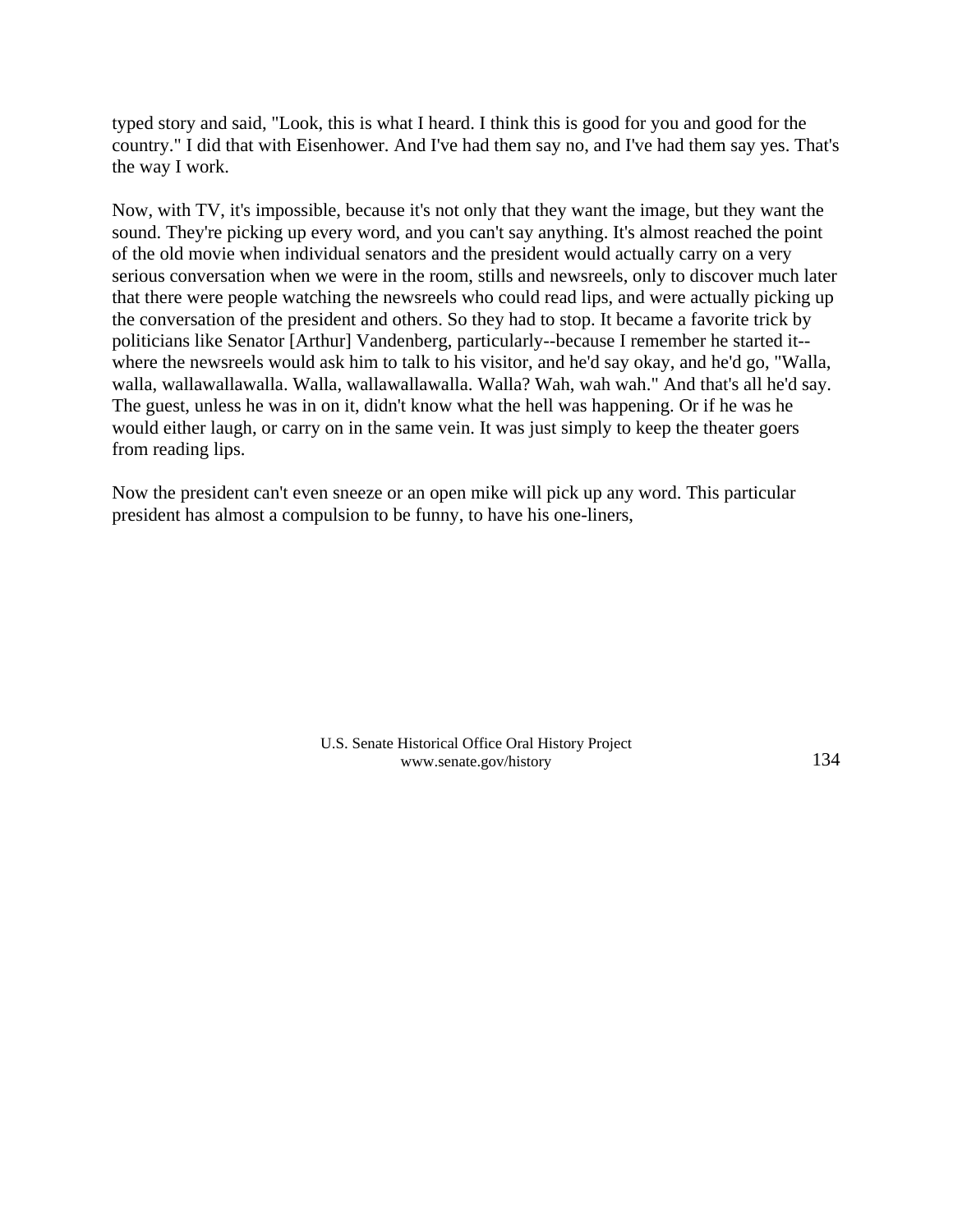and he has some good one-liners, and he is funny, but it's almost a compulsion to be continuously funny. He'll make cracks which are meant for just the inner-circle, that are not meant to go out on the air, and he'll get caught. It's the same way that Lyndon Johnson had a compulsion to tell scatological, Texas cowboy, bunkhouse jokes, which are great in the bunkhouse, and great bonding for cowboys, but by far and large are chauvinistic, degrading to women and minorities. You don't say these damn things out, except within the circle. I'm sure that the blacks and the Chinese and all the other ethnics have jokes they tell about us. In fact, I've told jokes to Mexicans, and they say, "Oh, no, we tell the same joke, but about Texans." You understand what I'm trying to say?

**RITCHIE:** One other thing I wanted to ask you about--especially about the TV cameras--in the Capitol it's common to see the press and photographers bunched together, say outside the Foreign Relations Committee room. Everybody's got the cameras set up, they've got the TV cameras and the still cameras, and they're all hovering around waiting for someone to come out. While looking through your pictures, I don't get a sense that you spent a lot of time in crowds like that.

**TAMES:** No, not in stakeouts.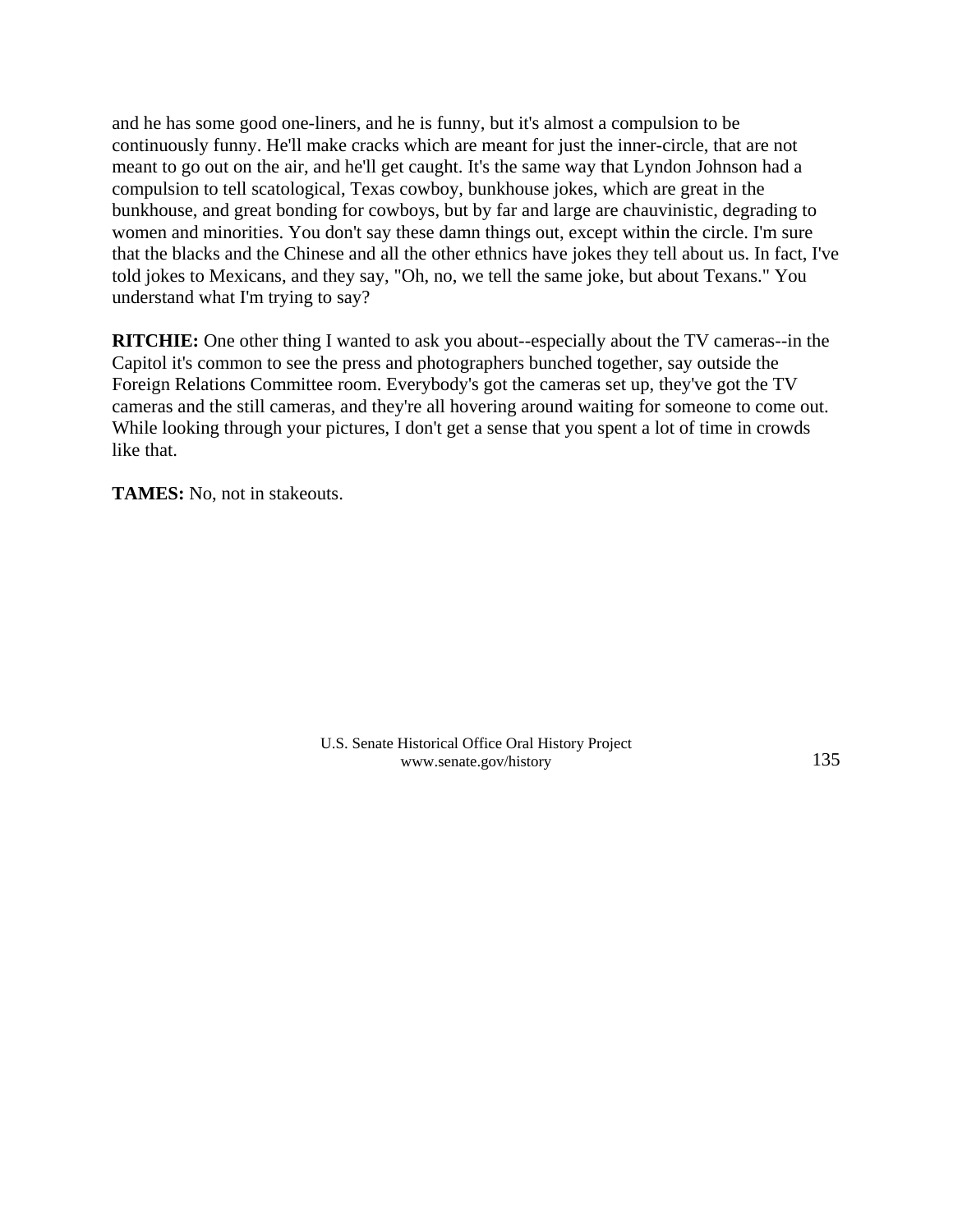**RITCHIE:** What was your reaction to that sort of situation? And why do photographers spend so much time on those stakeouts?

**TAMES:** One, TV has got to do it so they can get their talking heads. Still photographers do it because they're lazy. This is the easy thing to do. You show up, it's there, you shoot it. Nobody's going to complain that you didn't get anything good, or you didn't get anything different, as long as nobody else did. Let me tell you, a lot of photographers breathed a sigh of relief when I was no longer up there. Because their offices are not constantly hounding them saying, "Look what Tames got yesterday. Why didn't you have that?" Then off course, they reached the point where they used to say, "Oh, that's just a *New York Times* picture, no other paper in the country would want that, except the *New York Times*." So it's a *New York Times*-type of picture. Now you can justify not working. But basically I think that's the thing. They're going to get their salary, they've got something usable. They got the same thing that TV got, so they'll go with it.

I always want to go around the back. I always want to go in advance. I always want to make my pictures when the witnesses shows up, just as he sat down, just as he talked, do a few little things there, and then get out. Another picture of him gesturing and talking is just not worth it. Try to get him with the chairman in advance, try to get all these things done way in advance, that's the only way, anyway that I'm aware of, of doing the job. And of course, unless you're completely immersed in the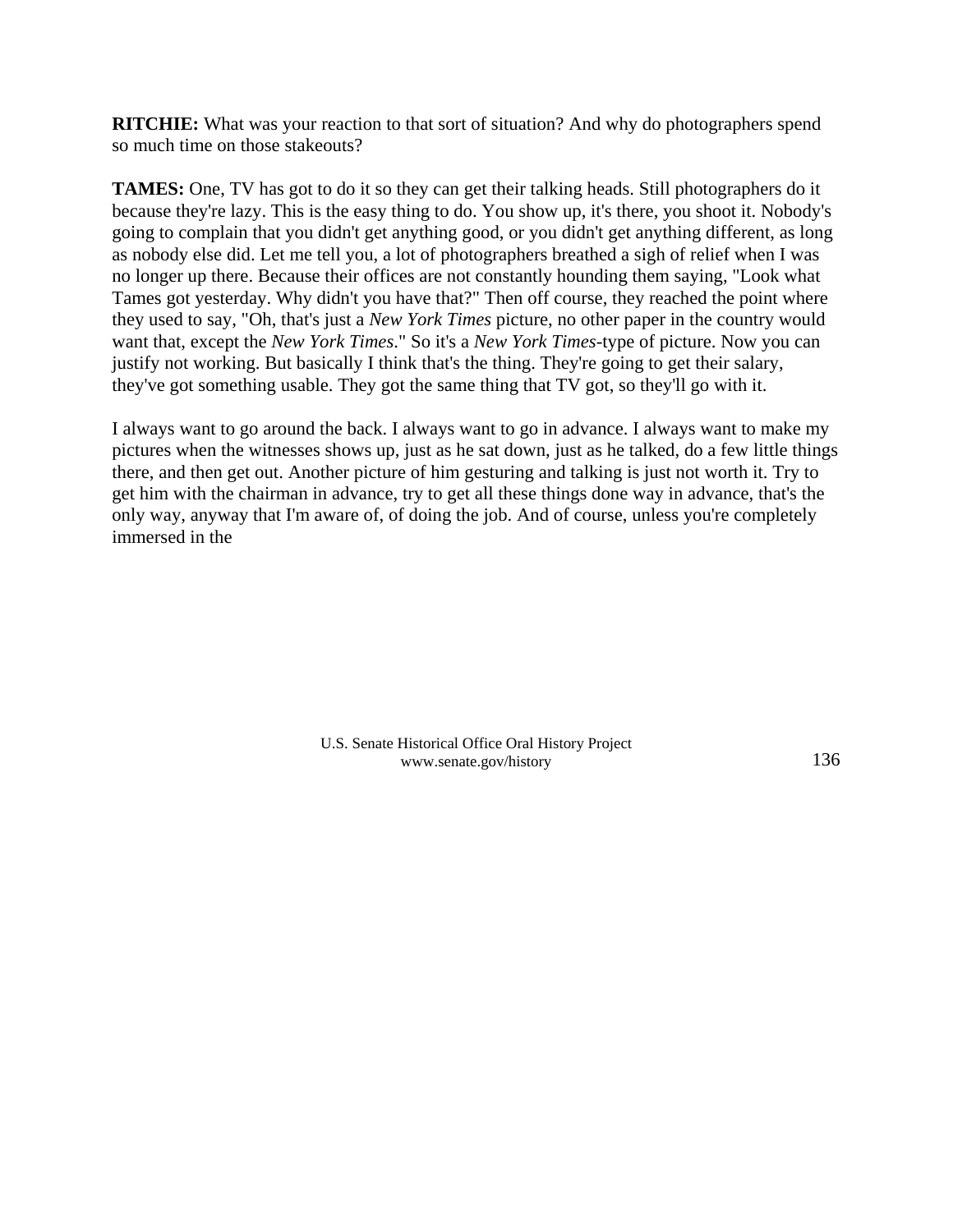news, and right up to date with events that are moving so fast, you lose your touch. It's taken me two and a half years but all of a sudden--although I still read the newspapers--I'm starting to lose the feeling that I've *got* to be somewhere, or that I'm missing out. I still get the feeling that I'm missing out. I'd love to be at the primaries, or following this guy or that guy, but then think of what a mob scene that's going to be, what a push and a shove it's going to be! I'm not six-footsix, I'm five-foot-seven. I can't see over these monsters that are TV cameramen today, and they just block everything. Photography is a young man's game, I'll be seventy. Although I think of myself as being in excellent physical condition, I hope to God I know my limitations. I'd like to sit back and do what I want. I'll be shooting some stuff tomorrow, give my lectures.

I've never had any secrets as far as my business is concerned. If I found out a new angle, a new gimmick on a camera or a lens, I was one of the first ones that broadcast it. "Look," I'd say, "this is what you can do." "You don't have to do it this way, you can do this." And by and large I find the majority of the good photographers are that way, because this business, like most business, still pays off on brains and imagination. It's flattering to have someone follow behind you and imitate you. There are very few, and you don't have to worry about them getting ahead of you, because they're always following you.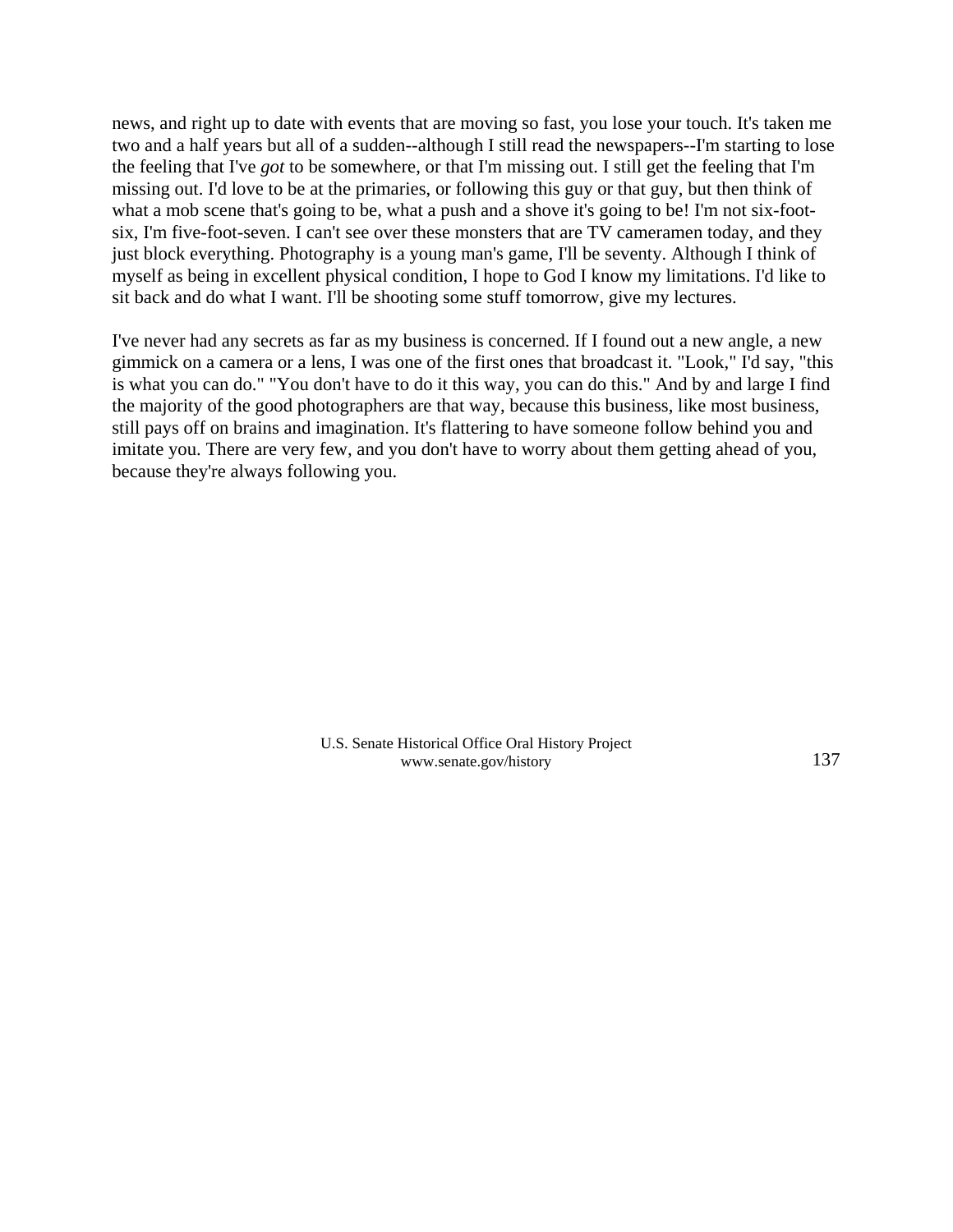Today I lectured to the Smithsonian Institution Associates, there were about fifty of them I guess who came from all over the country for a one week seminar here. It's part of the Smithsonian Associates program. I found it pretty stimulating, as I usually do. One of the photographers was showing me some of his work, and he told me that he thought it was as good as mine. I agreed with him, it was "as good as," it wasn't better. I said, "Son, are you familiar with the Caine Mutiny?" He said, "Yes." I said, "What was the trigger word that made the captain go nuts, when he was finally exposed as being a psycho?" He said, "Strawberries." I said, "The words that trigger me are: as good as." When I hear that word, bam. I had a person call me on the phone and tell me: "Mr. Tames, I was walking by and I saw some of your guttering needed work. We're a small firm, but we're as good as the big firms." I said, "Whoops, right there, don't go any further. You ain't got the job." [Laughs] If there's anything that I've ever heard in my life that really sets me off it's I'm "as good as" you as a mechanic, or as a writer, or as a runner, or as a photographer, or any other profession. If you are as good as I am, just keep your mouth shut. If you're better than I am, you let me know, and you show me, and I'll be the first one to pat you on the back.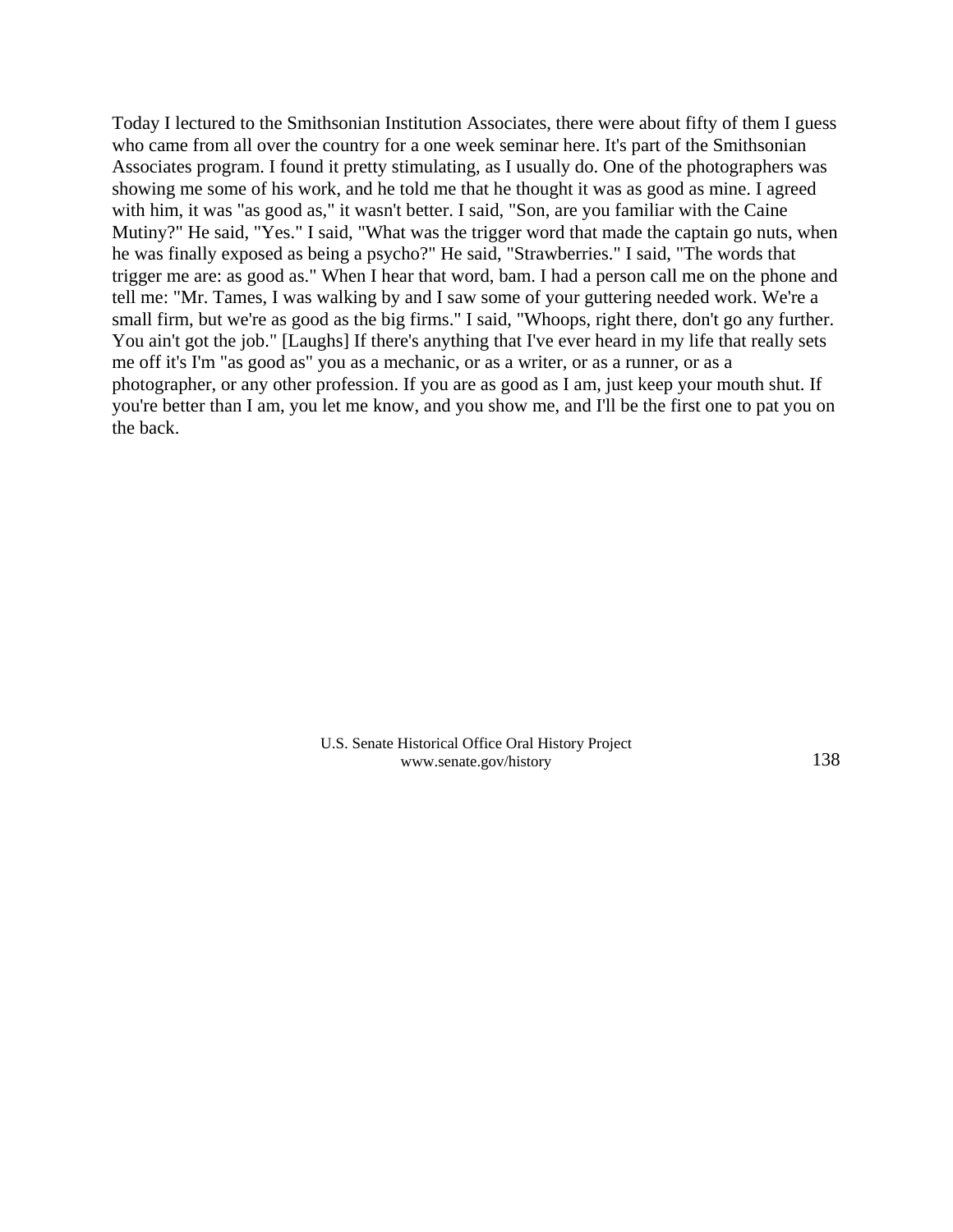I *still* do not fear any of these guys out there. And they should be making me feel old and out of it, but they're not. Now, this new technique, with the disc cameras, I'll have to get into that. There's a complete new era we're getting into, and the young guys using this medium might come up with something. It will sure make news photography a lot easier, but then you become mechanical, you become a technician. You're just simply recording instead of interpreting. You've got to get the feel of it. You just can't go sit on a stakeout and make another head shot of [Barry] Goldwater today or Tip O'Neill tomorrow, and get by. Then when they say, why didn't you give us something different, you say, "Oh, they won't let me in." That's the easy way. You have to convince somebody that what you're doing is not only important, you have to play on their ego.

When I say I'm from the *Times*, those are pretty powerful words. I never make any bones about the fact that I'm a member of the *New York Times* company. I'd be lying if I said it didn't make any difference. It does make a different.

**RITCHIE:** You mentioned before about not being six-foot-six. But we looked at two of your pictures, one of the looking at Joe McCarthy through the door of a very crowded hearing room during the Army-McCarthy hearings, where you were obviously standing up on the railing, or someplace high to get the perspective, and the same thing was true looking over the railing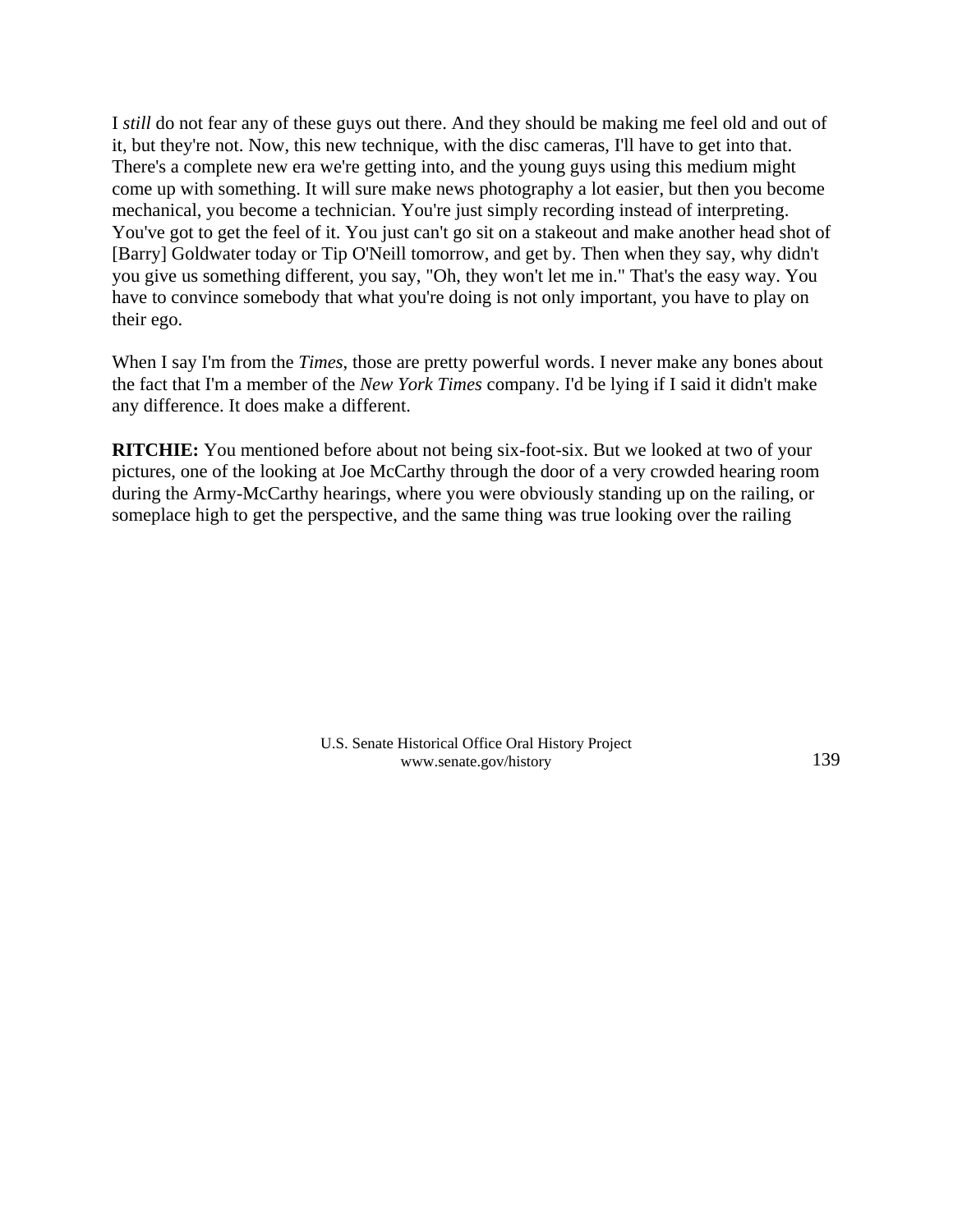down into the Rotunda during Eisenhower's funeral. I gather that a good photographer has to be agile, and couldn't be afraid of heights.

**TAMES:** Oh, yes. I've had photographers go up with me to the Capitol dome and hug the wall, literally hug the wall, and not walk over to the rail and look down much less get up on top of the railing like I did and lean over, you know, to get that angle. Oh, I think about some of the things I did! I could have fallen down and I would have joined Eisenhower--parts of me would have, anyway. But you don't think of the danger, you just do it, and then later you might shake a little bit thinking about what you've done. But not in the excitement of the moment. You have to have good balance, and know what you're doing. I always try to show something that showed the whole thing, the feeling of a hearing, the feeling of an event, in sort of an abstract way. You can record any event, but at the same time, it's an artistic view of what is happening. It can be used again and again, like some of my stuff has.

I'm still very flattered when somebody asks for something. When I was at Western Kentucky, I took about four of these posters I have [of an exhibit of Tames' photographs], made for me by the *Times*, and I said, "I have these four posters," and my God the hands went up before I could even say I'd give them away if they wanted them. Then I said, "If you really want them, you can write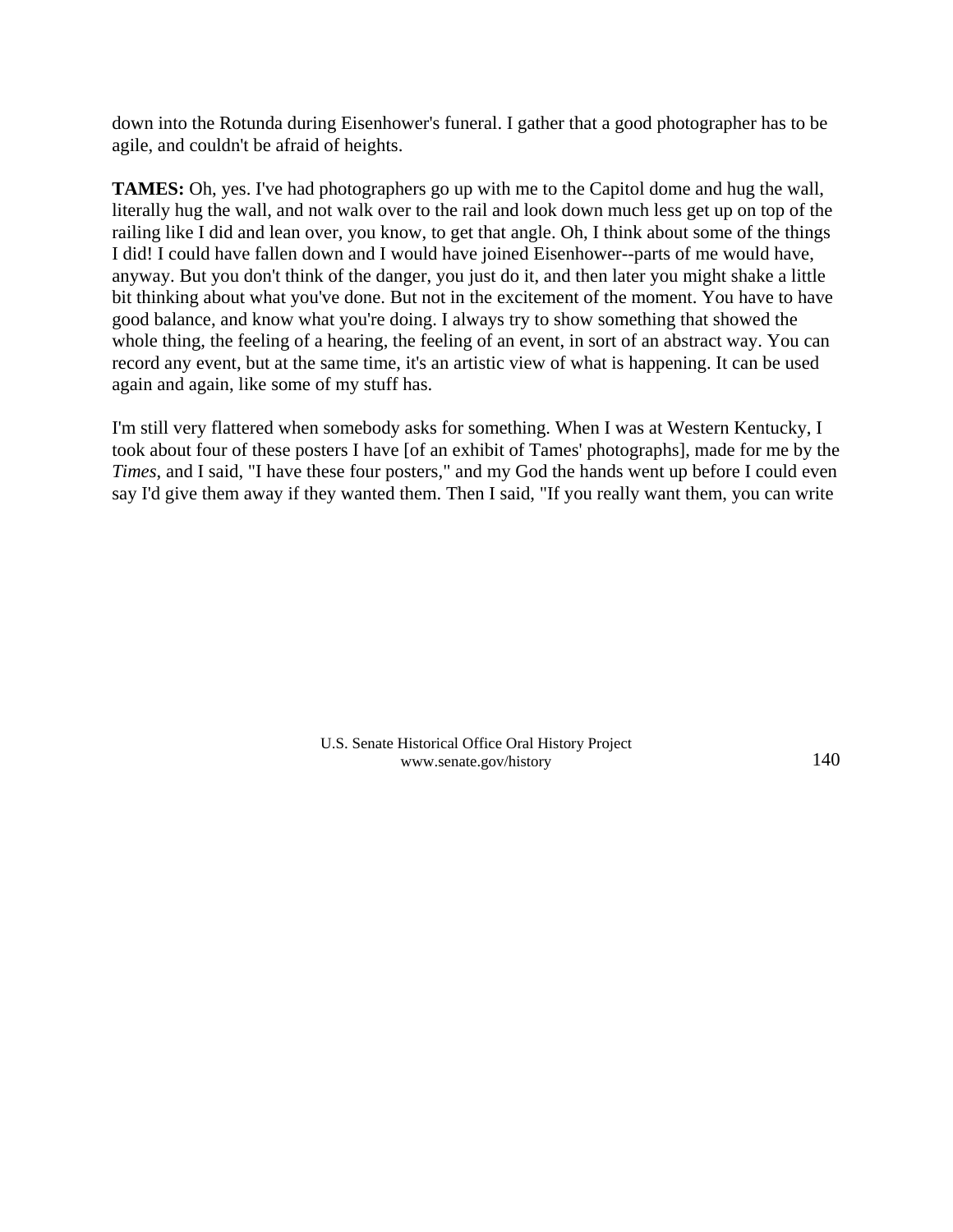down your names and I'll ship them to you." Well, I had twenty-seven names! My wife and I packed up twenty-seven posters, which I signed individually, and I shipped them out. It cost me forty-four dollars. But I'm flattered that somebody would even want my work. People say, like you and others, that you're doing great work, this is historic--I do have a sense of history, no question about that, because I don't think you can go to any other photographer's house in Washington and see what we've got here.

**RITCHIE:** I noticed this picture of Hubert Humphrey. It's an uncharacteristically solemnlooking picture of Humphrey.

**TAMES:** Yes, this picture was made shortly after word came of the assassination of Martin Luther King. We were at a rally at a hotel, I think it was the Sheraton Park, I could be wrong, but at a political rally and Hubert Humphrey was speaking. When the word came, Humphrey got up and made the announcement and then he asked for a minute of silence for Martin Luther King. This was taken then, and the juxtaposition of LBJ's portrait in back, I composed that. I think this is in color and in black-and-white.

Then I left the hotel and went to the White House. All the way down Connecticut Avenue I could see this black smoke, just beyond the White House and to my left, and up Fourteenth Street. When I got to the White House, there on the lawn by the fountain in the center of the White House north lawn was the whole press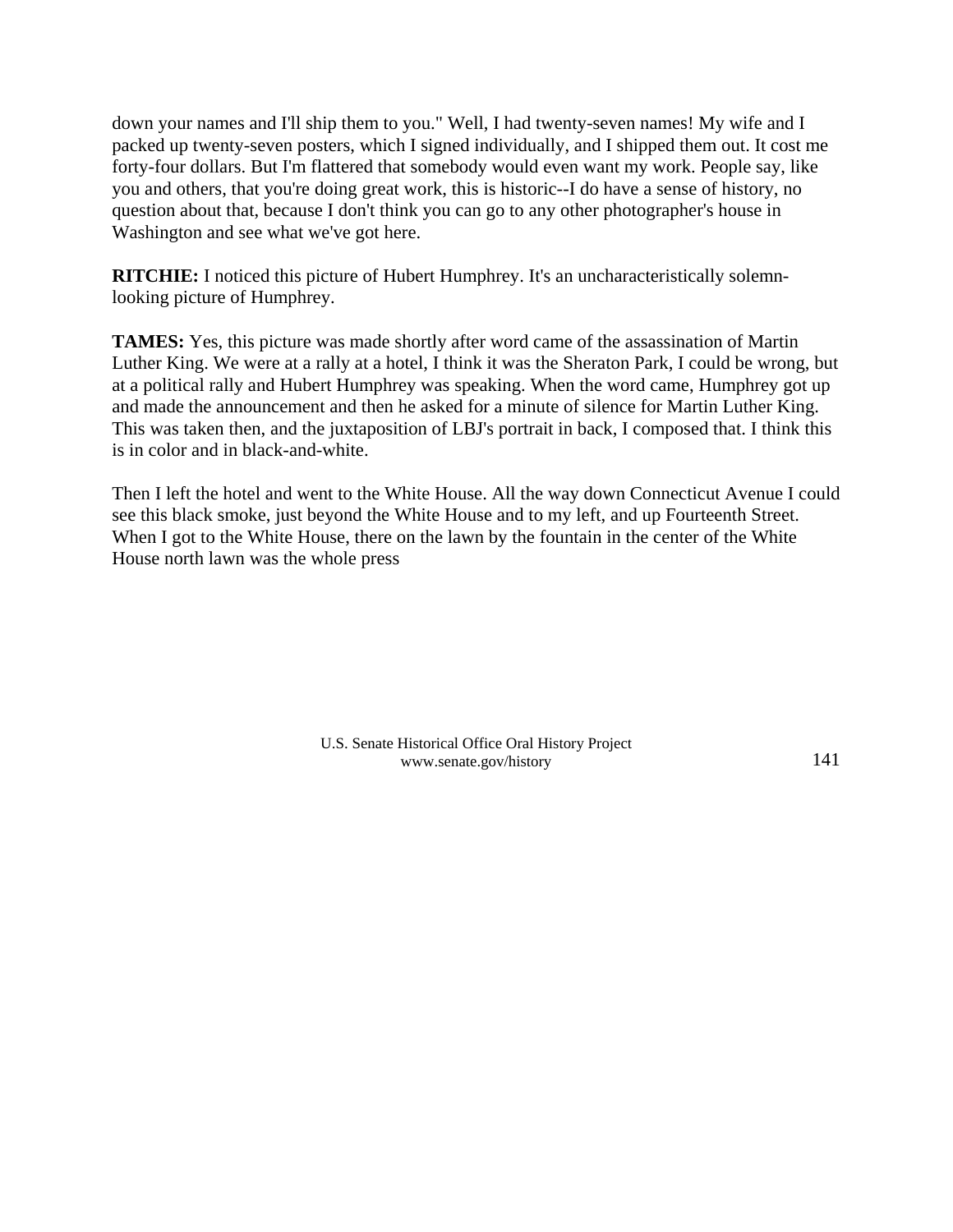corps, standing there looking towards Fourteenth and F Street, where the fire was burning that close to the White House, just two city blocks away. This smoke just kept building up, and building up, and building up, and getting worse. I went to the Capitol and took some pictures around there, the troops in their positions. I went into the predominantly black sections of the city, and automobiles were burning in the street, and buildings were burning, and the police were coming and tear gas was very much in evidence. I just couldn't believe it was happening to my city. I came home and had dinner, and then insisted on going back. Fran, my wife, objected. She said "You have five children, you don't want to get killed. You just stay here." I said, "I've *got* to photograph this, at least as much as I can, but I promise that I will not go too deep into the riot." I made a few pictures of the burning and stayed away from the actual rioting. I figured I'd leave that to the younger ones. Yes, that was a very dramatic time. I never thought that I'd ever see a reaction of that type in this city. And it could happen again.

**RITCHIE:** This picture was also taken while Humphrey was running for president, and you mentioned that if had been elected you would probably have become the White House photographer.

**TAMES:** Oh, yes, I would have become the White House photographer because Hubert Humphrey and I were very good friends. I was privileged to call Hubert Humphrey my friend. We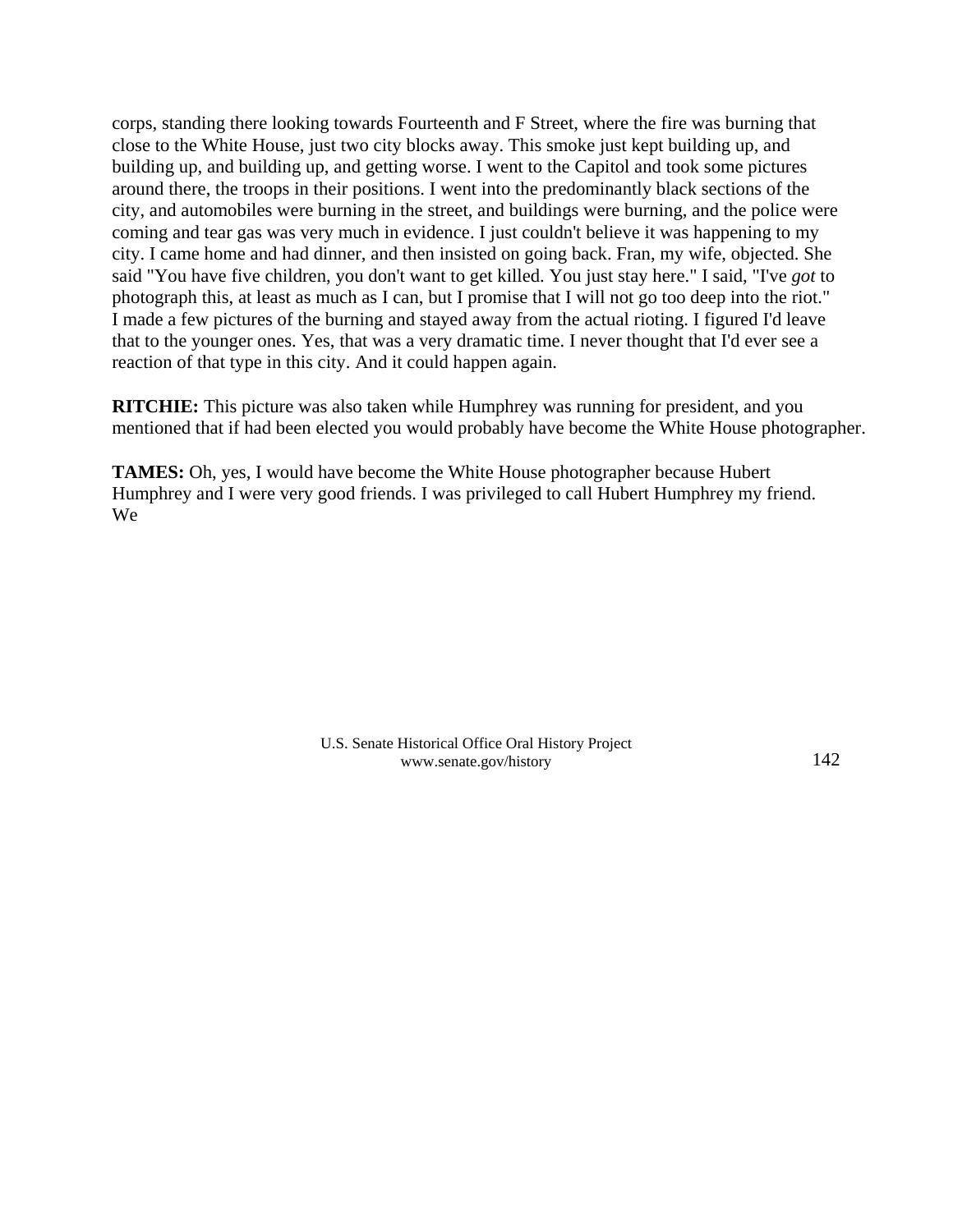talked about it several times, that I would become the official photographer. I would have, and probably you wouldn't be here today taking this down, because I would have ended my career, at least the type of work that I'm doing, after his term, probably in '72 or '76 or thereabouts, and who knows what I would have done after that. I wouldn't have had the continuation of the presidents. Or maybe I would have. Who knows? I would have gone in and had the confidence of Hubert Humphrey and I would have been able to do the type of work, and record his administration in a way that was not possible say under Carter.

I got a request unofficially, sort an inquiry as to whether I'd be interested to be Carter's White House photographer, but you see, Carter did not have a White House photographer. He campaigned against the Imperial Presidency, and he didn't think that it was necessary to have an official photographer. He was perfectly content to let the photo office work the way it does without the title or designation. So as far as I was concerned, I would just as soon stay at the *New York Times*, which gave me a variety of assignments, instead of taking a chance and going over to record the Carter presidency, where I knew that I would be restricted in my access. So that never came off. Carter never had any official photographer.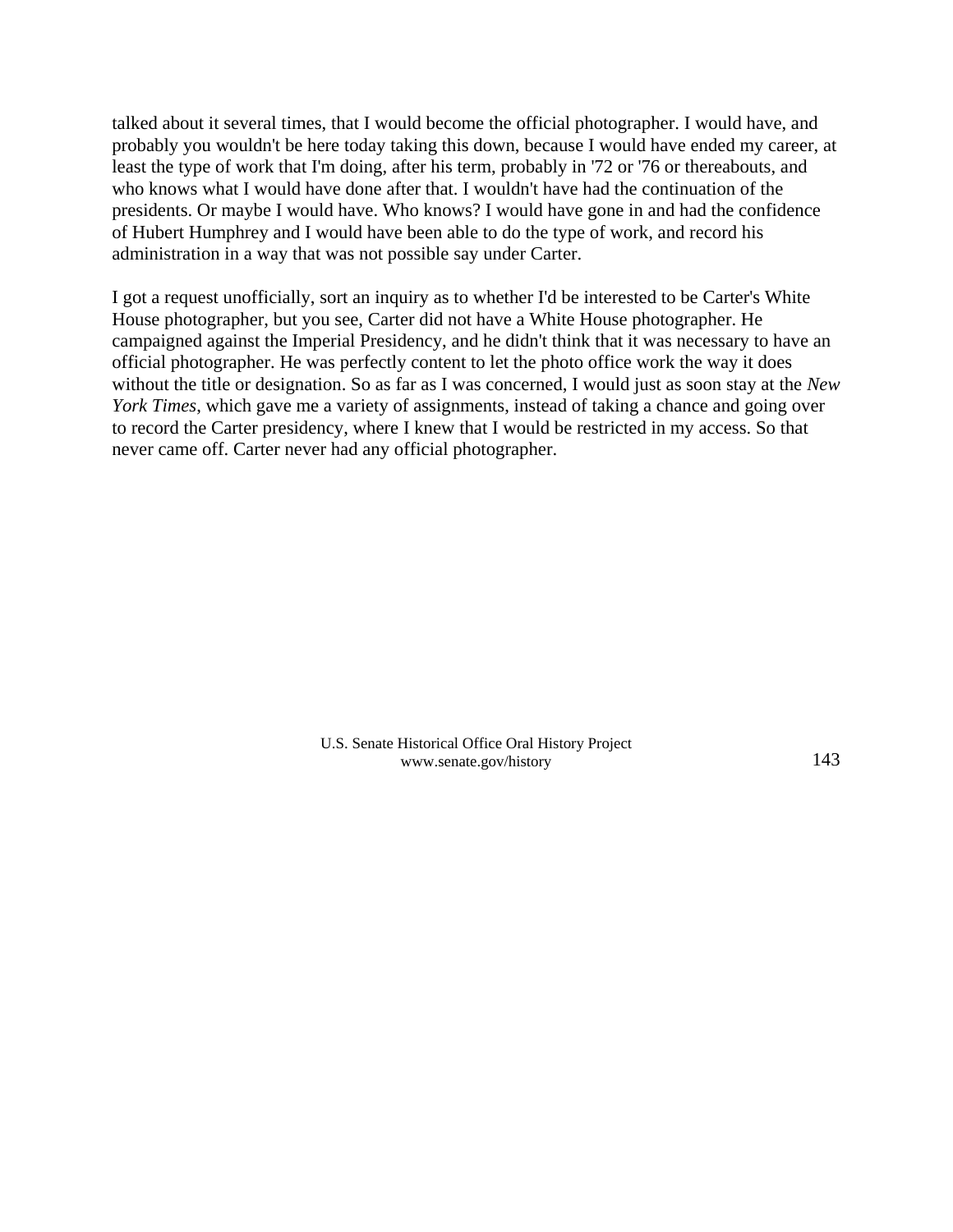When Reagan came in, he had Mike Evans to be his official photographer. We knew that was going to happen. Mike had been hanging around him and photographing Reagan for eight years, for *Time* magazine. Every time there was something involving Reagan, he'd go and do it. So he got to know him, and Reagan got to know him, and then he became the White House photographer. But Mike only stayed four years, and when he left they never replaced him. The staff is still there, they're still functioning the same way, but they don't have the title. And I have enough of an ego to want that title, even though it doesn't mean that much. But still you would just be *the* top photographer in the country, at least in title if not financially. So it never came about. I think that not so much my own personal disappointment at not becoming the photographer, but I think the country would have been better off if Humphrey had become president. We would have gotten out of Vietnam a lot earlier.

**RITCHIE:** What sort of person was Humphrey, especially when you knew him as a young senator in the '40s and '50s?

**TAMES:** I first met him in Philadelphia at the Democratic Convention of '48, at which time he was mayor of Minneapolis, and he gave a civil rights speech. His ideas on where the country, and the thrust of the Democratic Party, made me fall in love with him in a moment. I had never met him, and then I met him. What really cinched it was when he started speaking, the Dixiecrats,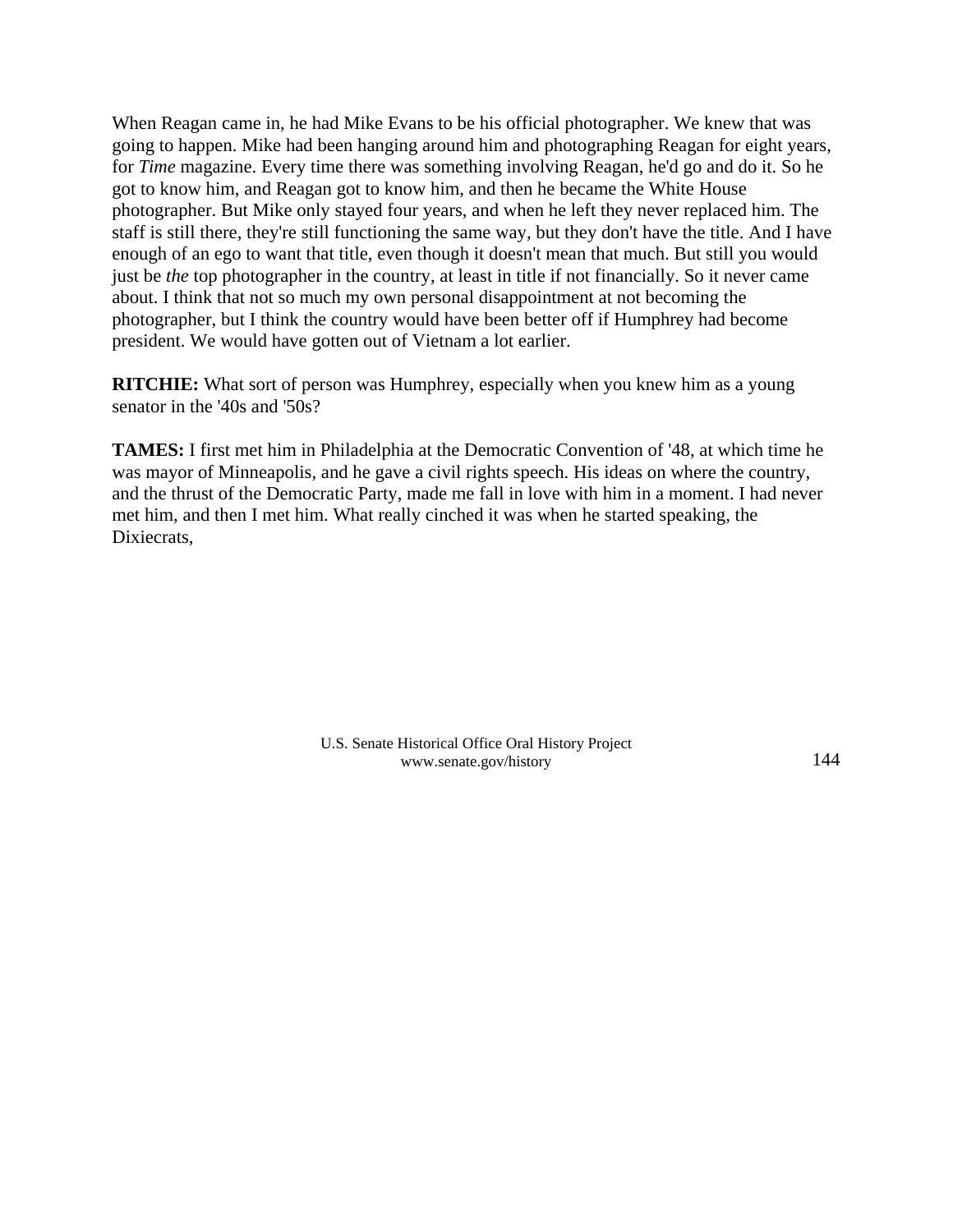headed by Senator Strom Thurmond, got up and walked out of the convention and formed the Dixiecrat Party, of Southern Democrats, nominated their own presidential candidate. So you had the regular Democrats, the Dixiecrats, then you had that left-wing group of Democrats that were headed up by former Vice President [Henry] Wallace, and I think a cowboy named [Glen] Taylor, who was a senator. He used to strum his guitar on the steps of the Capitol. I'll never forget, when he first came he got his guitar out and started strumming, "Oh, give me a home near the Capitol dome," or something like that. But he ran as the vice president on that ticket. So the Democrats were split three ways that year.

I met Hubert then, and then he came to the Senate and we became fast friends. I always followed his career and tried to help him in any way I could, promoted him. He was a very good senator, I used to say. I made some very good friends. We were all young, we were all about the same age, and we all had the same ambitions and same dreams. I was absolutely convinced that American was going to be a helluva better place to live after World War II. I never thought we'd be in this race with the Russians, and the armaments. I thought we'd be lifting the whole world out of poverty and ruling the show down there. But I've always been sort of a mystic and a dreamer.

**RITCHIE:** Humphrey had that streak of idealism.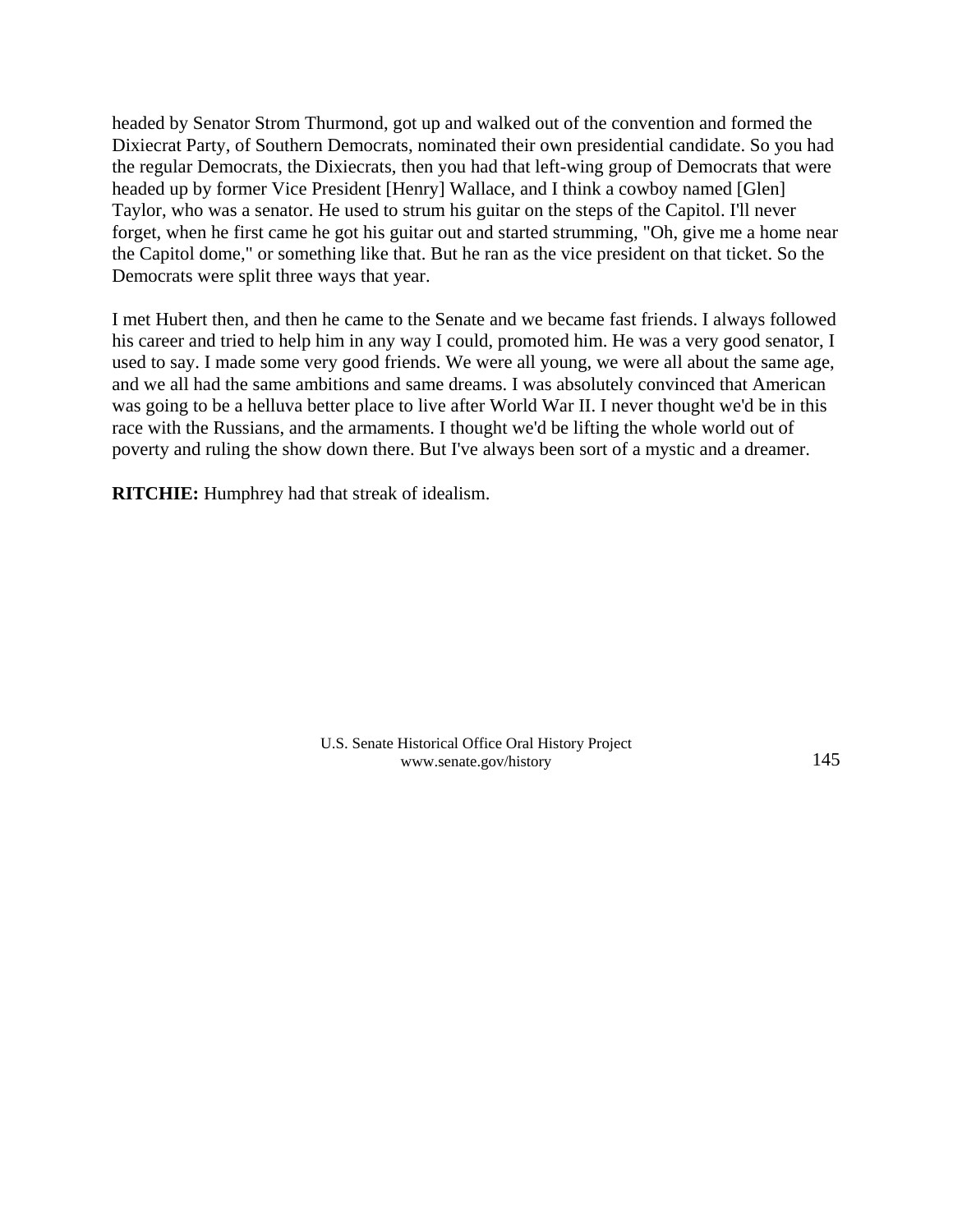**TAMES:** Yes, he did. Maybe that's what appealed to me, that this is the way you do it. And if you had Humphrey it could be done. He reminds me of Jesse Jackson, with the type of programs he has, and the enthusiasm he evokes. But Jesse Jackson is just all talk, whereas Hubert at least had this record as a mayor, his record as senator. Jesse Jackson right now would be giving Dukakis a helluva run for his money if Jesse Jackson had been governor of South Carolina. Jesse Jackson won the primary in South Carolina, he should go back and run for governor. Amass a record and then come back. He's still young. But you're never going to become president of these United States based on just what you *think* you can do. Anybody can project what they would do, it's just when they start asking questions about your record. Jesse has the magnetism, he grabs people, he's got enough of the mystic in him--more so than Hubert, in the sense that he can bring in the religious and evoke emotions in people.

I myself don't believe that Mr. Jackson is going to do anymore than what he has done already, and as of this recording today he's just lost in Pennsylvania, which I think is about what he's going to do from now on. Of course, the blacks have every right to vote for him. I get a big kick out of the fact that some of the whites say that the blacks are voting for Jackson only because he's black. I want to say, "Why are you voting the way you are?" They never think of the fact that they are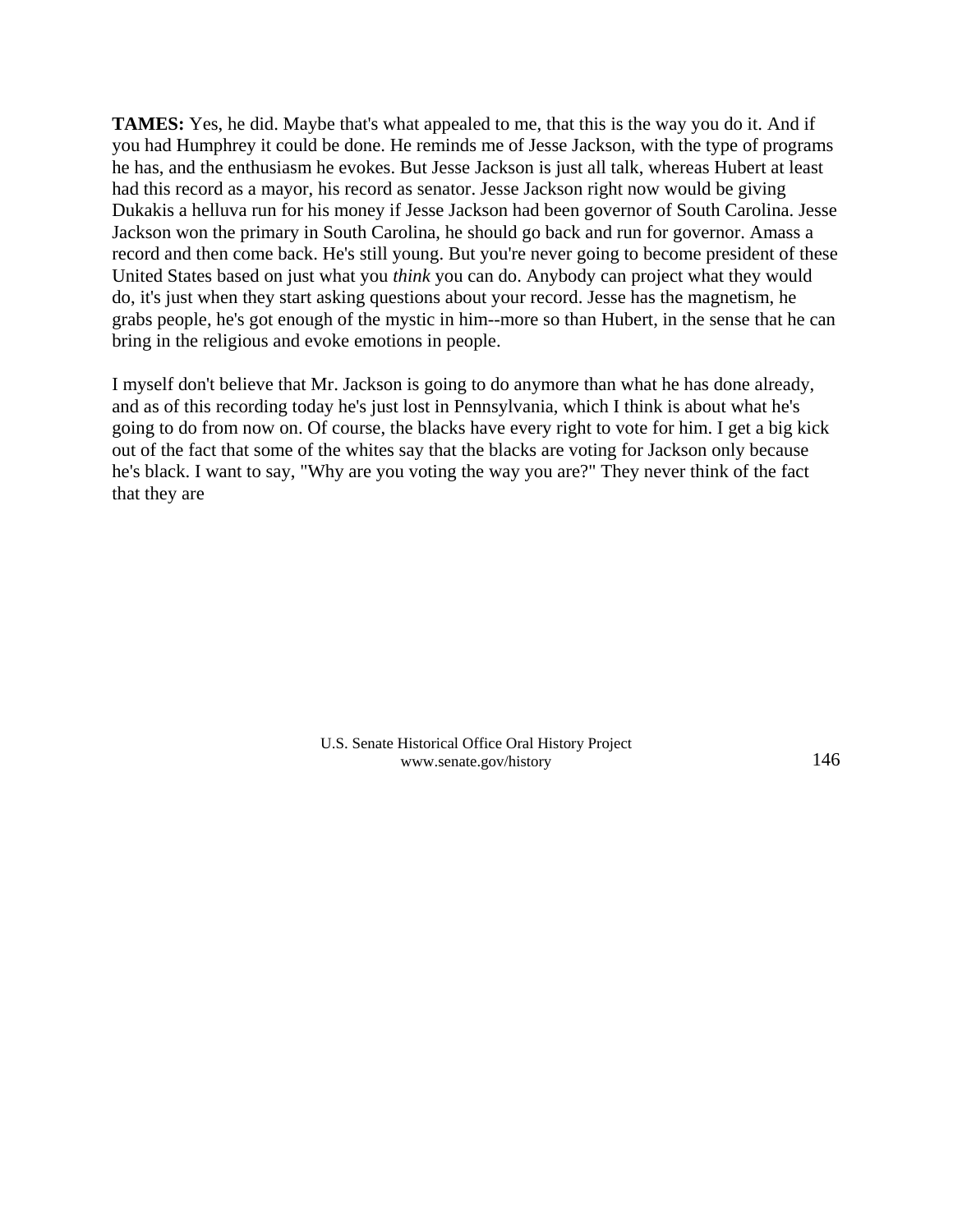subconsciously are voting white. That's okay. I think the blacks have every right, also the Irish or the Catholics did to vote for Kennedy, or anyone else to vote for anyone. If you can get enough votes, fine, do it.

My own personal feeling is that Jesse Jackson is doing a valuable job for this democracy of ours, because he is a sort of a stalking horse. He is stalking out a position and making it possible for black politicians who will follow him to be creditable candidates, particularly Reverend [William] Gray in the House--he's also a reverend--who's staking out a record as a very good Budget chairman. A lot of people were voicing doubts because he's a reverend and a black to head up a committee. More of these stereotypes are dropping, more and more, the same way they are about women. Before long we're going to be voting for people strictly on the basis of their record, and not on race or religion or anything else. I think that's a beautiful thing. Jackson is doing us good in that. He is making it possible.

In an ironic sort of way, he has suppressed any kind of racist remarks that might be made about Dukakis. Whereas it has only been a short, short twenty-five years when my brother went to Roanoke, Virginia, to work, as a young stock broker, and was denied admission into one of the exclusive clubs because he was a Greek, and they did not allow "people of color," as it was put to him, to be members of the club. In this particular club they had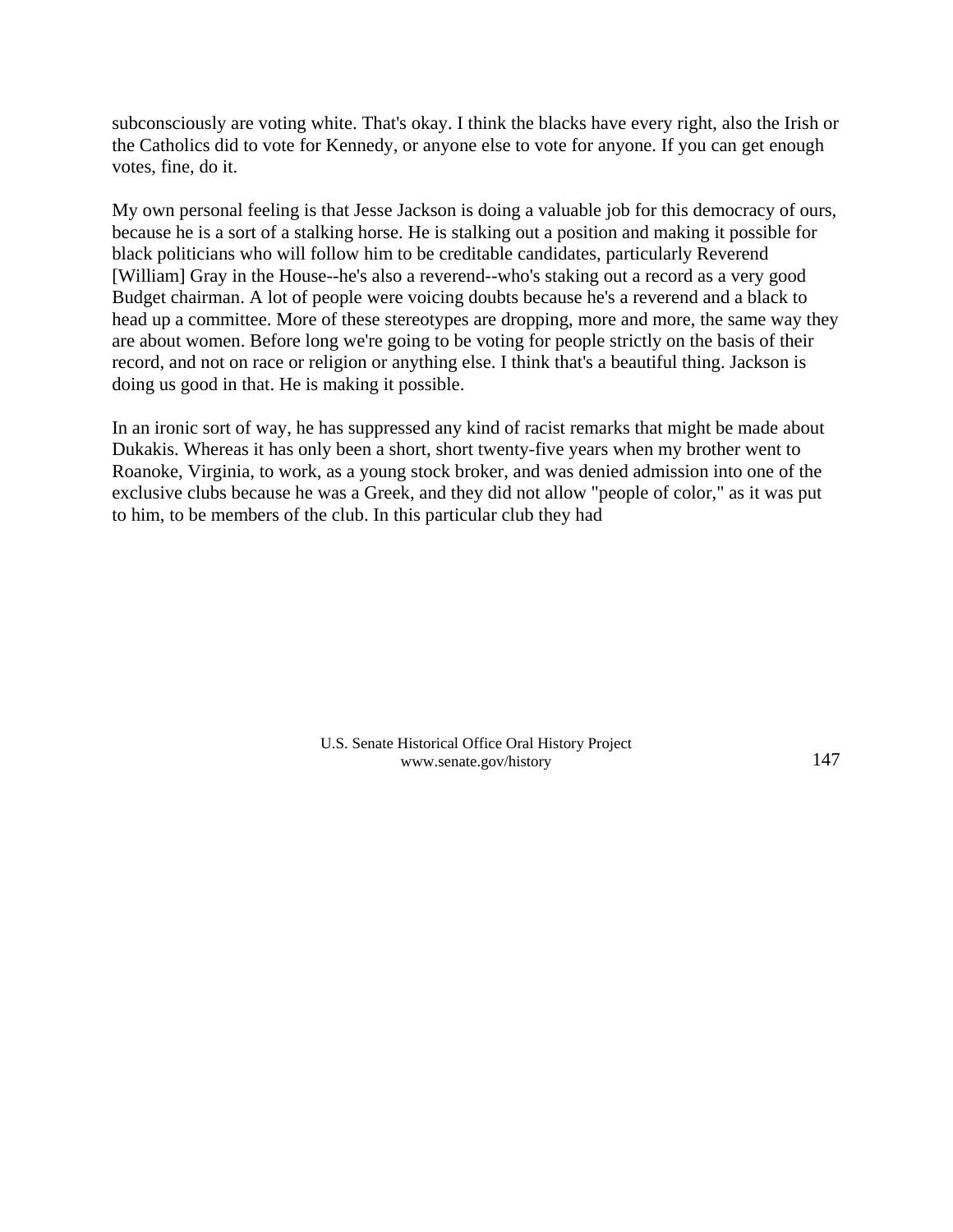designated all the Mediterranean nations as "people of color," so the Spaniards, and Italians, and everybody else were not eligible, and they maintained that. It's been such a short time, I keep trying to tell some of the Greeks. In fact, some of the Greeks themselves were raising the question in that period in the sixties, about racism and whether the Greek Orthodox Church would admit blacks. I was pointing out to them that the blacks a great portion of the Greek church in Africa. Oh, the Orthodox church has the Russians, and the Syrians, and the Armenians, so we're all in the same boat. But we can't seem to see it. Everybody's got their own opinion, and if you've got any problems, just blame it on the other race, don't blame it on yourself.

**RITCHIE:** You obviously think very similarly to the way Hubert Humphrey thought.

**TAMES:** Oh, yes.

**RITCHIE:** And that would have made you sympathetic to him as a photographer. Could you have been official photographer for a president with whom you weren't sympathetic, say a Nixon or a Reagan?

**TAMES:** Yes. Yes, I could have, because I have enough pride in my work, and also I have had the experience of working with people that I didn't necessarily agree with. Some of the people that I have photographed were to the right of Ghengis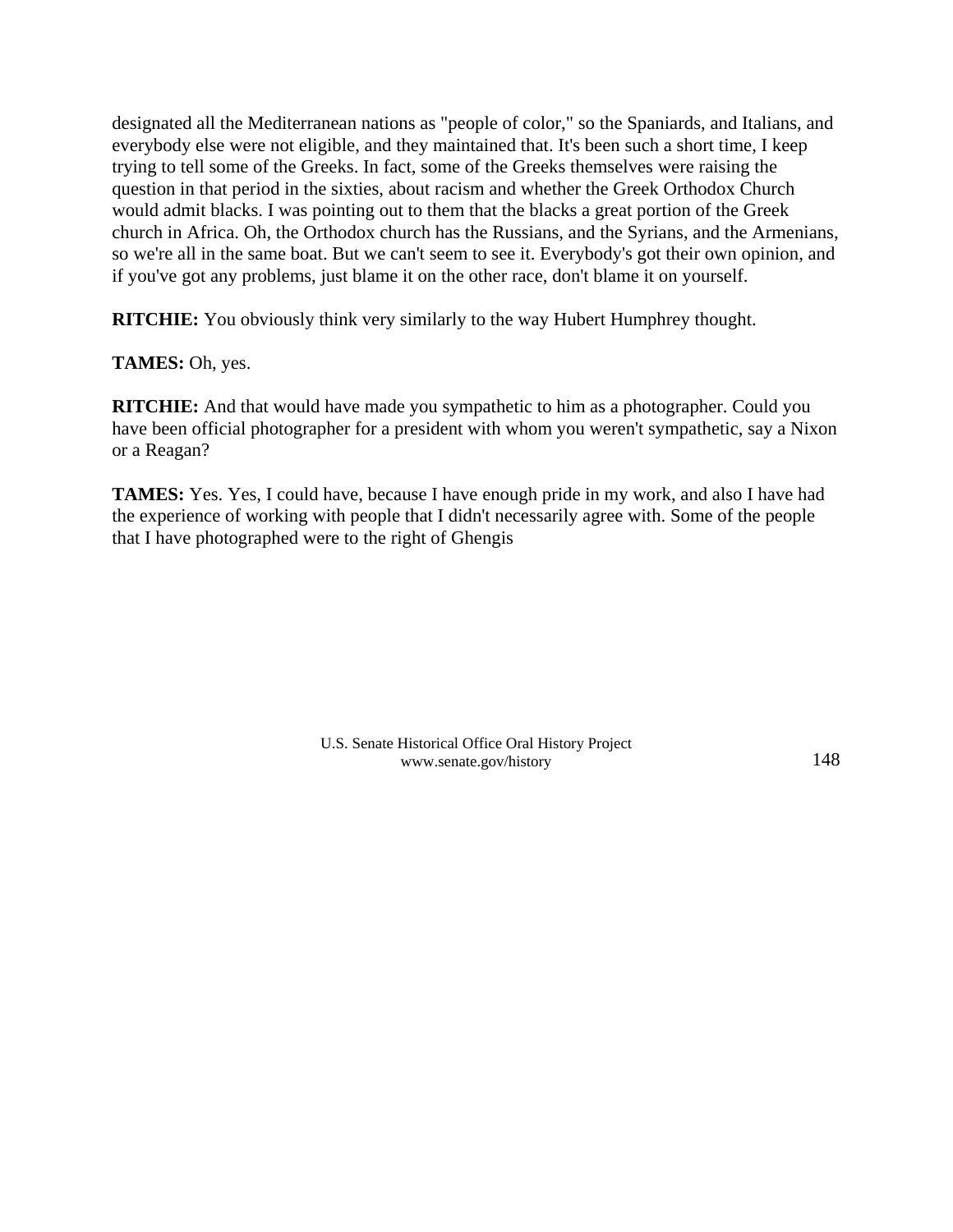Khan! You know Pat Buchanan, for example, I told Pat Buchanan that other than mother I think I've probably read more of his columns than anybody. I hate him--I mean, I don't hate him, I just don't agree with his views, but I read him, just like I read [Jeane] Kirkpatrick, and her views. I read them because I want to find out what the hell they're thinking. But it's hard going for me.

I would have done a creditable job, depending on how much they felt about me. See, also you have to feel at ease with the person. I don't know how Reagan felt about me. Nixon, though, he was not above putting his arm around my shoulders and talking on a very close basis, because I knew him since he was a member of the House. Many a time he'd say, "It's not you, George, it's the *New York Times*." No, in my heart I believe I could have done so, because unlike writing, where you can shade your opinions, photography is pretty straight forward.

It's only now, under the new techniques, the digital stuff, my God you can conjure up pictures. You can take the head of one person and put it on the body of somebody else. I've seen cover pictures on *U.S. News and World Report* of Mrs. Reagan and Mrs. Gorbachev sitting there, and they're looking like they're talking to one another, yet one was made in Moscow and one was made in Washington and the digital machine put the same background, put them in the same chairs. One of the great photography books, *A*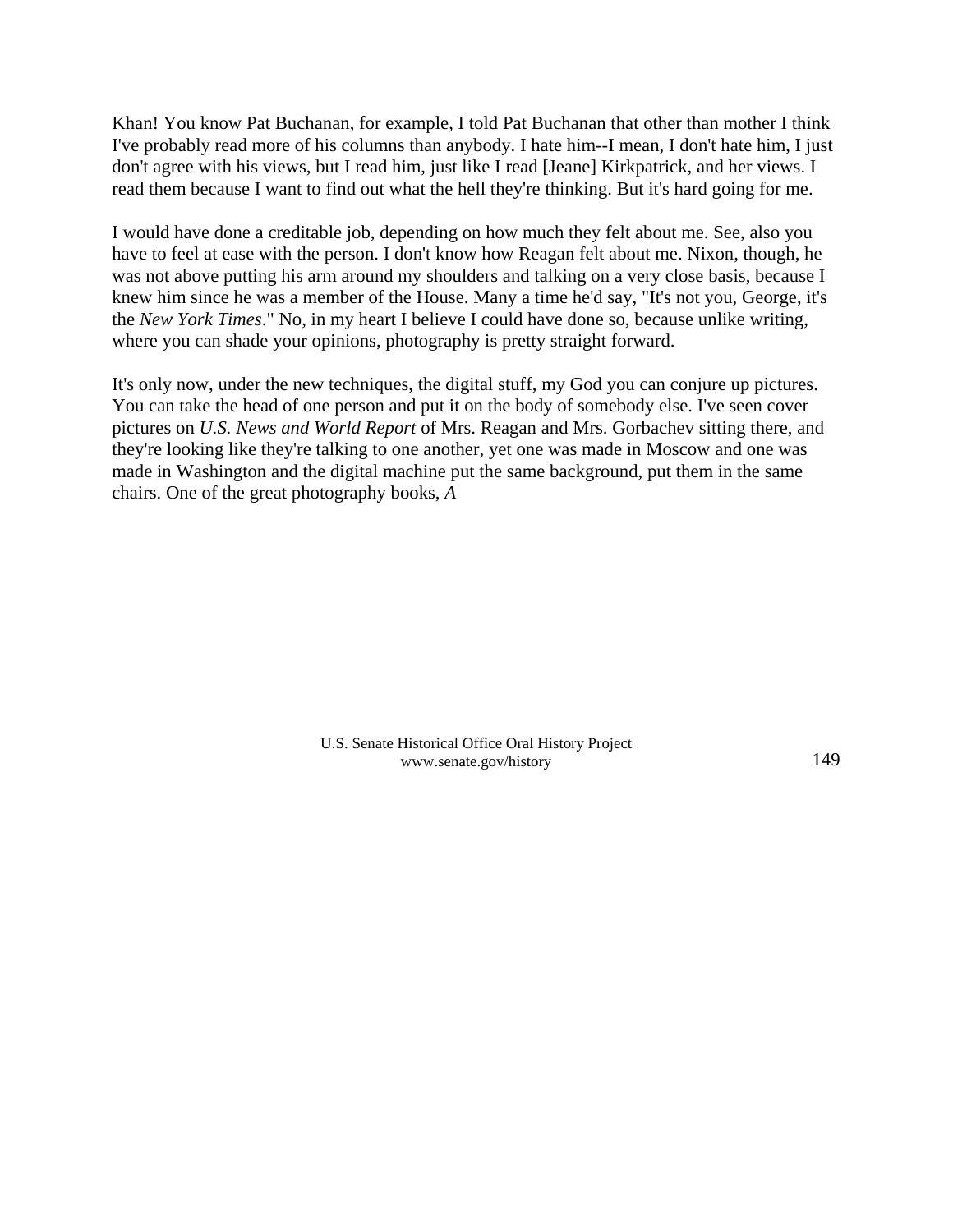*Day in the Life of the United States*, and the cover picture was a digital composite, where there was a shot of a cowboy coming across a ridge in the moonlight and they were too far apart, so they just simply put them in the digital machine and brought them together, so they were able to fit the format. They used to say that we were conjuring up pictures and we were recreating, or faking. I used to say, "No, we don't fake anything, I recreate." If I see a scene and I can make it better, I shoot it. If I think I can make it better by moving the subjects into a spot within the area they are, just to get a better light, or dramatic light, I'll use it, because I'm controlling the situation. Now, with this digital mechanics you can enhance something, you can correct it. Joe McCarthy did a very sloppy job of splitting a picture of Stalin and....

## **RITCHIE:** Millard Tydings.

**TAMES:** Tydings, remember that thing? He made it look like Tydings was cocking his ear and listening to Stalin. And it was so poor, because you could actually see the line. Yet the implication was there. Today you can do that and put him in his pocket. Talk about propaganda potential.

**RITCHIE:** Because people, when they see a photograph, think that it's real.

**TAMES:** Oh, of course.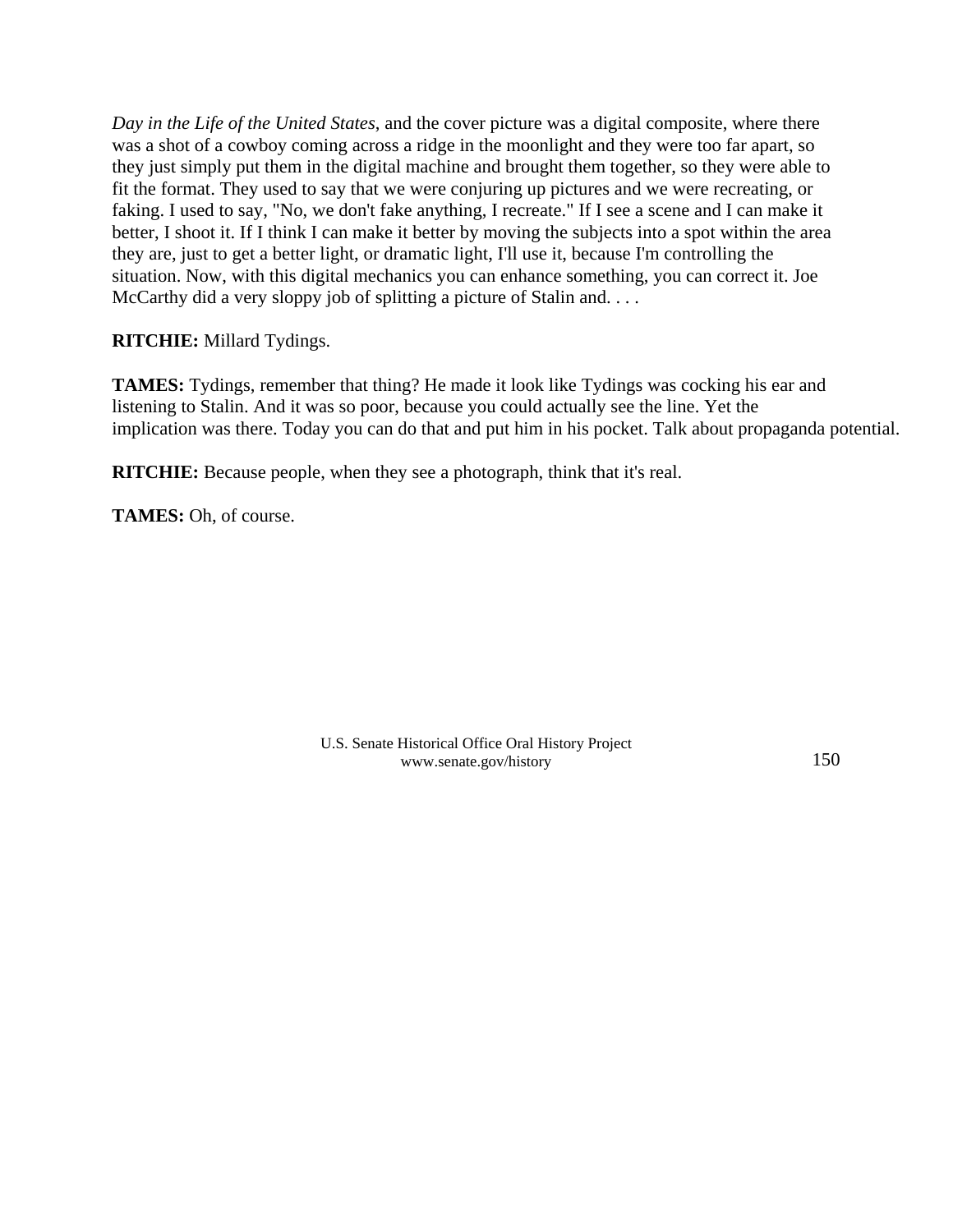**RITCHIE:** Because a photograph doesn't lie.

**TAMES:** It doesn't lie, but it does lie. And I think it's going to be doing a lot more of it. We have to be very careful with what we're doing, computer enhancing, computer this and computer that, everything is computer.

**RITCHIE:** Going back to the official photographer idea, is it the job of the official photographer to make the subject look good, or is it to give an honest rendition of what's going on?

**TAMES:** Both. First and foremost it is to record an honest photographic history of the presidency, and if while you're doing this there is a beneficial fall-out for the president, say if he's running again and he wants to use your pictures, of course. You always shoot with that in mind, also: does it look good? Does it show how the president very forcefully did this, or was very emotional in doing that? Sure, it works both ways. But I approve of the idea of an official photographer. Just think if there had been an official photographer for Lincoln, what a wonderful series of pictures you would have of that man and what he went through.

**RITCHIE:** By contrast to the official photographers in the White House, the official photographers on Capitol Hill are sort of reduced to doing what they call "grip and grins"- photos of senators shaking hands with their constituents.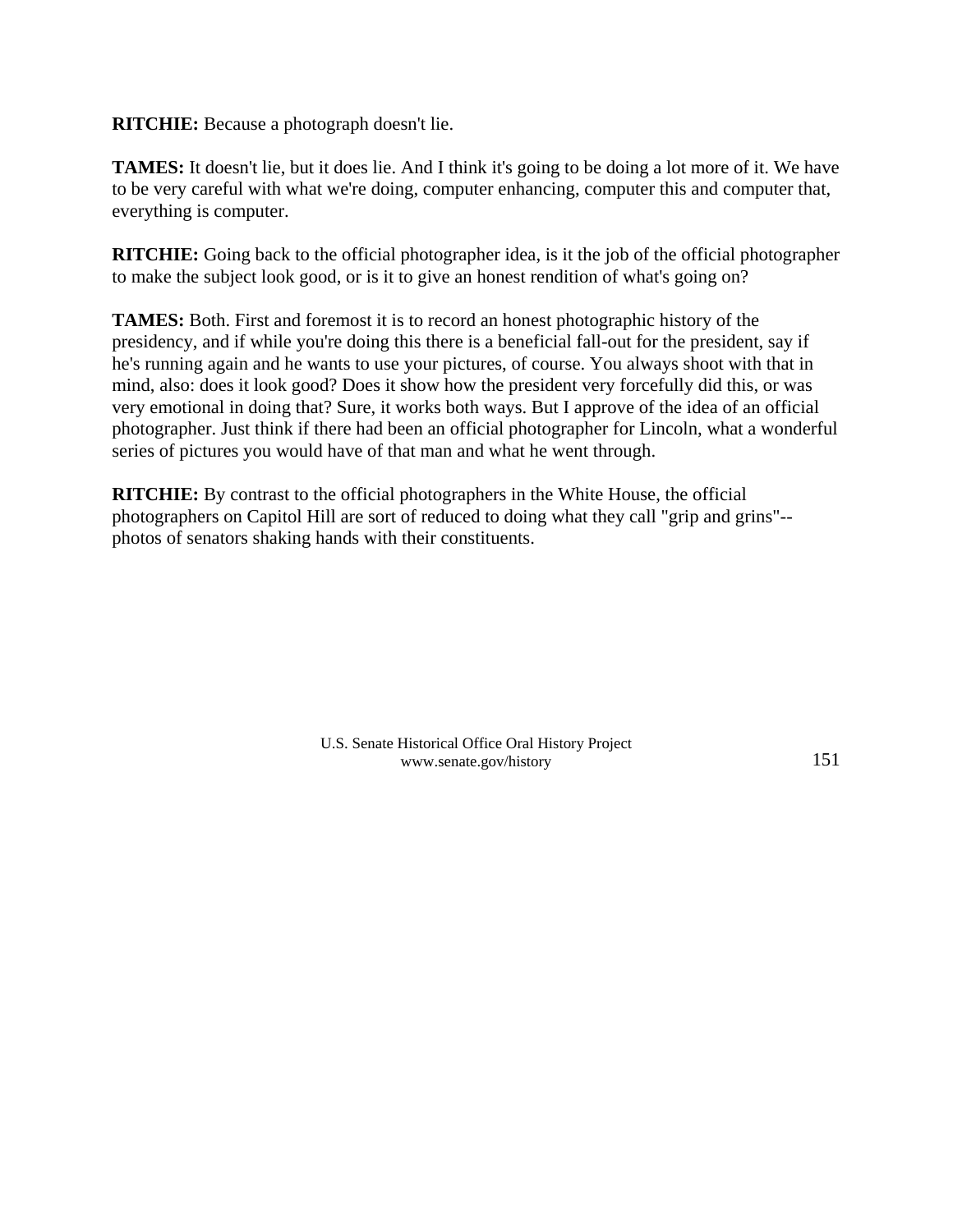## **TAMES:** That's correct.

**RITCHIE:** Why do you think the two jobs are so different?

**TAMES:** Well, for one thing, Lyndon Johnson is responsible to a great extent for the official photographers being on the Hill. He wanted pictures of himself with some of his constituents, and he set up the Senate photographers. Then of course the Republicans, not being dumb and observing what a good thing this is, went along with him. It's all being paid for out of the federal treasury, and it's a set-up where they are photographing individual members as part of the advantage of being on the in. And of course, "grip and grin" type of pictures are the meat and potatoes of this business of ours. They're the type of pictures that are going to be used by the local media. So they are doing a job. They are not paid to be creative or innovative. Their job is to make the senator or member look as good as possible, and then to take into consideration how his constituent looks when you make that "grin" shot. But as far as actually recording history, no. It's an almost impossible job. Not an impossible job, but a difficult job, particularly the staff that they have. They literally would have to have twenty-five photographers call clicking away at a terrific pace, with a staff backing them up, so they could file some of this stuff that they were conjuring. A lot of it would be superfluous.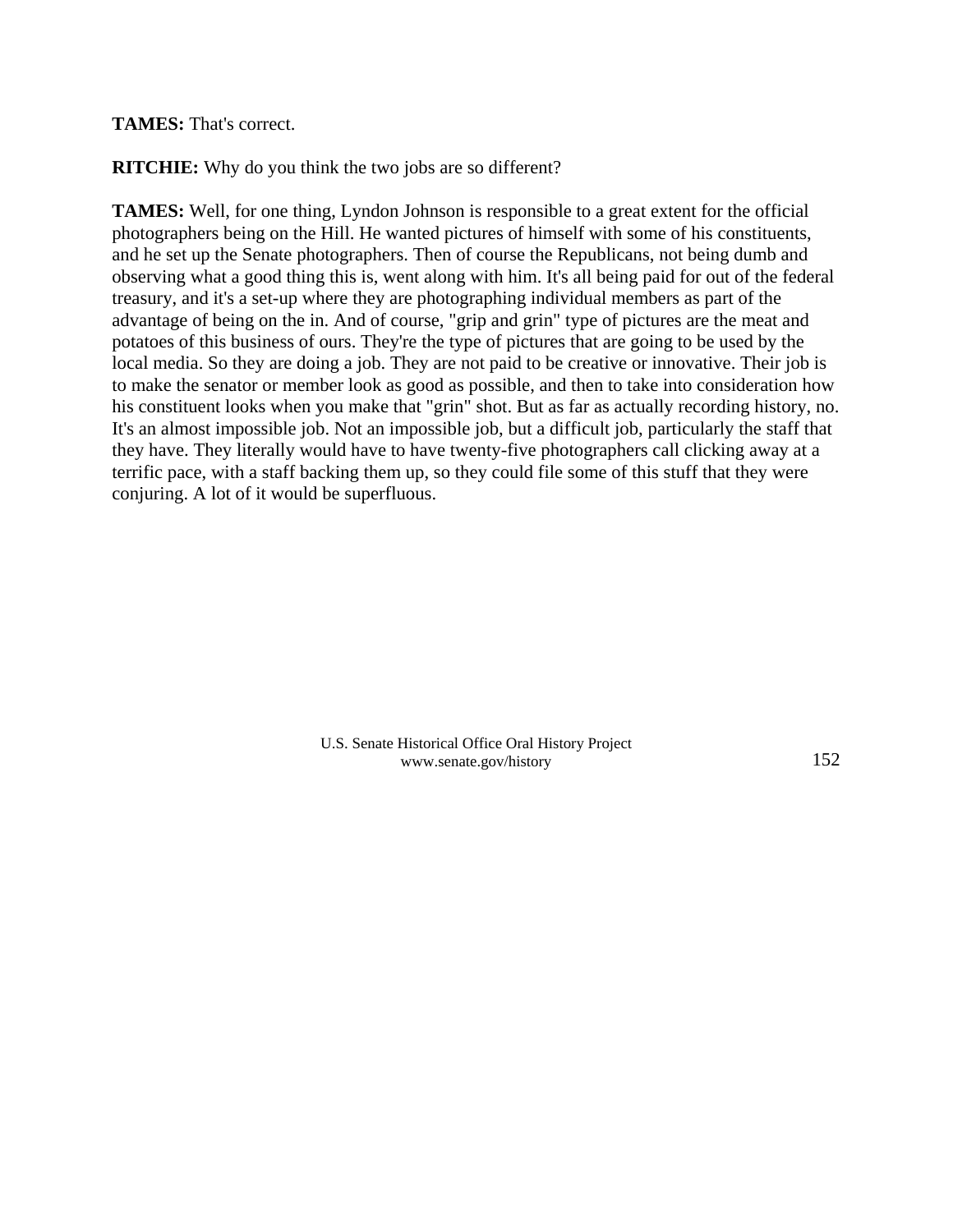**RITCHIE:** You mentioned before about photographers being cut out, and losing the flavor of things. It strikes me that Congress and the Capitol are so diverse, there are so many corridors and back rooms. The people who aren't on Capitol Hill don't really get the flavor of it, and it's very hard to capture it in general. But I found this one picture in your files which to me has a wonderful feel of Capitol Hill, the man in the chair in the corridor. It's a very different shot, and I wondered how that came about?

**TAMES:** Well, I was walking by the Senate and heading toward Minority Leader Baker's office, and I spotted this man sitting in one of those overstuffed chairs just off the Senate floor, smoking a cigar, puffing away very contently. I recognized him for a lobbyist, so you literally he was stalking, waiting for a member to come by, at which time he was going to buttonhole him and make his little pitch. I've forgotten who he was lobbying for, but it was pretty prestigious, and it was not something to be ignored. I have his name somewhere. Either way, I caught it and I just shot it. I thought it was a very interesting type of picture.

**RITCHIE:** Well, you hear the expression the "corridors of power," referring to politics, and here's the corridor with the marble statues of famous senators of the past, and the Minton tiles on the floor, and the overstuffed chair and a very well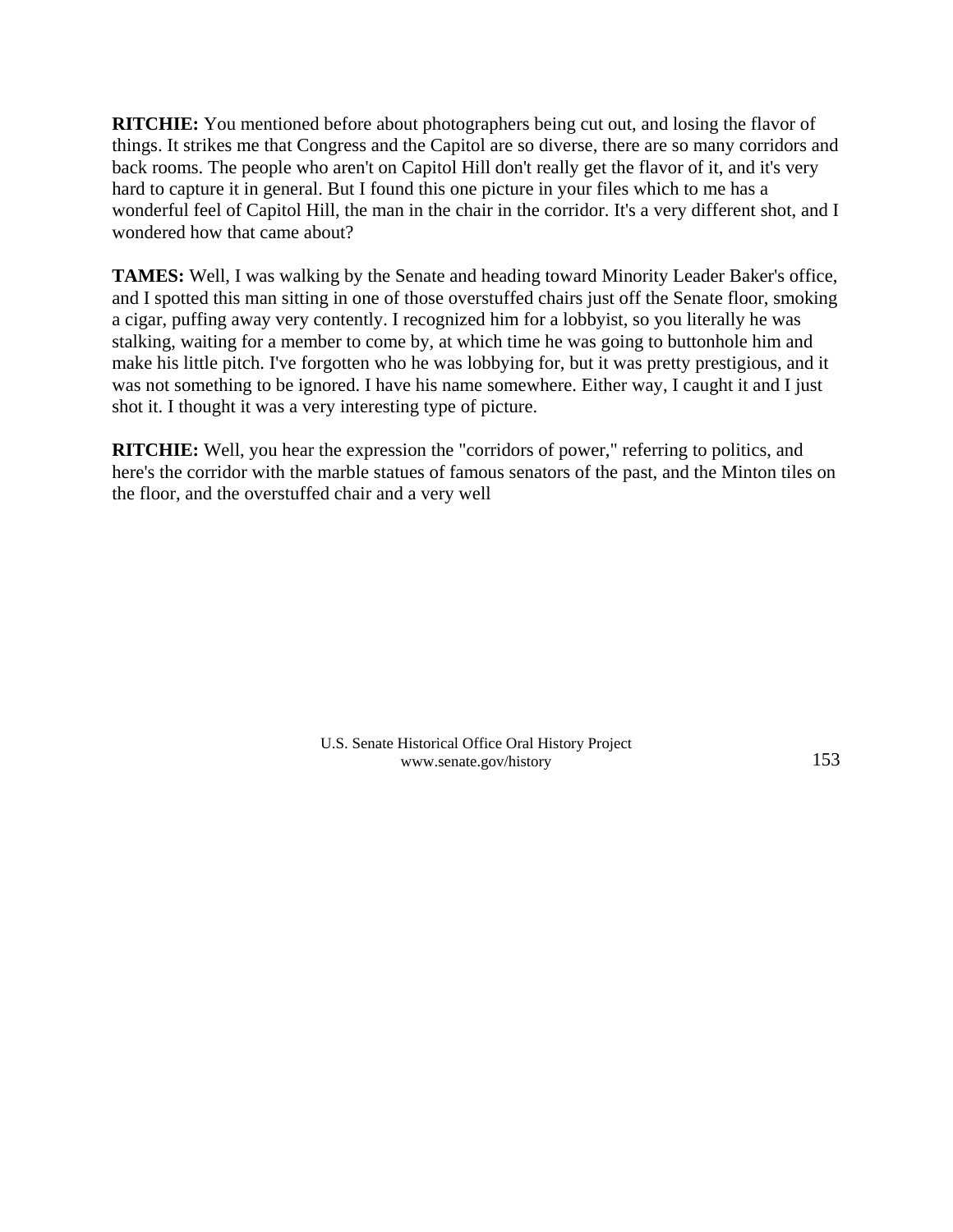dressed man just waiting for the powerful to come down the corridor. Somehow that picture just expresses what I see walking casually through the Capitol Building, that you don't see in the newspapers and the magazines.

**TAMES:** No, no. The good lobbyist doesn't advertise himself. He didn't pose for me. He was there waiting and it just the juxtaposition of the sunlight, everything there just blended into this picture and gave me something out of nothing. I shot it with the idea that if I ever needed a picture of a lobbyist, this would be a good one.

**RITCHIE:** There are certain things in the Senate that portray themselves readily, you can portray a filibuster with someone speaking, but lobbying is a difficult art to capture. It's hard to distinguish a lobbyist from anyone else.

**TAMES:** And also lobbyist has become a dirty word. I don't agree with that. If someone is expressing his viewpoint, or is representing a group's views, that's fine, even if I disagree with him. I think the tobacco lobbyists are some of the most aggressive and well-informed and innovative in fighting issues and blocking issues that would be detrimental to their industry, smoking. Yet I don't object to them doing their thing up there. Sooner or later everybody's going to realize that what they're proposing is wrong. It might be available for a while but sooner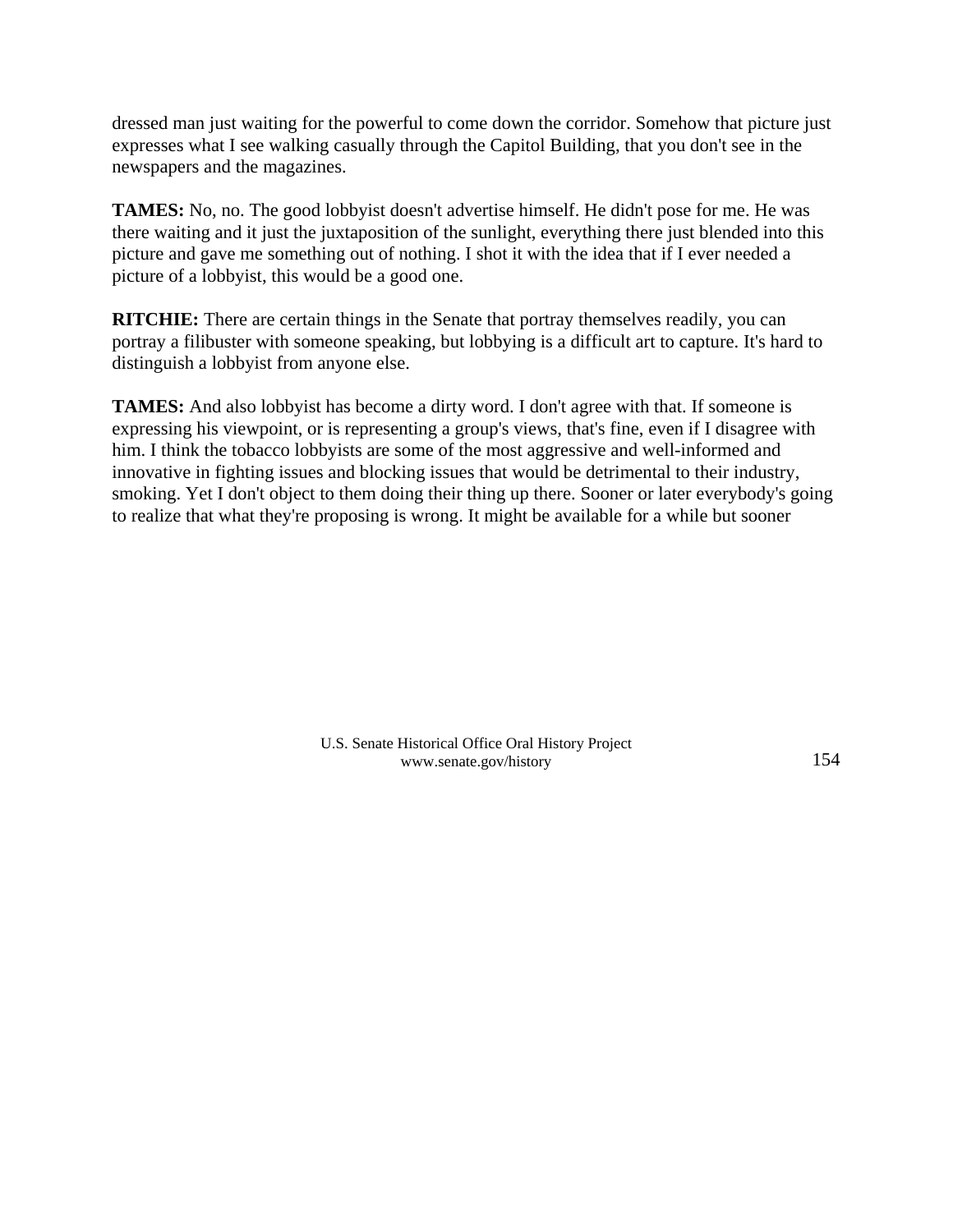or later it's going to go down. In this democracy, it takes a while for consensus to develop on most any subject. I heard somewhere that there's nothing more powerful than an idea whose time has come, and I've seen this in various ways on the Hill, where issues that have been thwarted for years and going nowhere, all of a sudden, wham, they're through. Like LBJ and the Civil Rights Act and Voting Rights Act. They'd been hanging around for forty years, and all of a sudden he grabs it and whamo it goes in. He couldn't have done it four years earlier. The time had come, the people were ready. I think this applies across the spectrum.

**RITCHIE:** Did you find that lobbyists were good sources of information as to what was going to be happening? Were there any who were helpful to you?

**TAMES:** Only the ones who wanted publicity for their own projects. The right-to-lifers, say for example, made a point of calling me up or passing the word down by whispers or gestures that they were going to do something grisly, like have a fetus in a jar and leave it in a senator's outer office, someone who was a proponent of abortion, as a demonstration against abortion. Or they were going to try to present him with a fetus, those type who have been lobbying the Hill have come around. And of course the potato lobbyists, the lobster lobbyists, the navy bean lobbyists who once a year would serve free bean soup to the members of the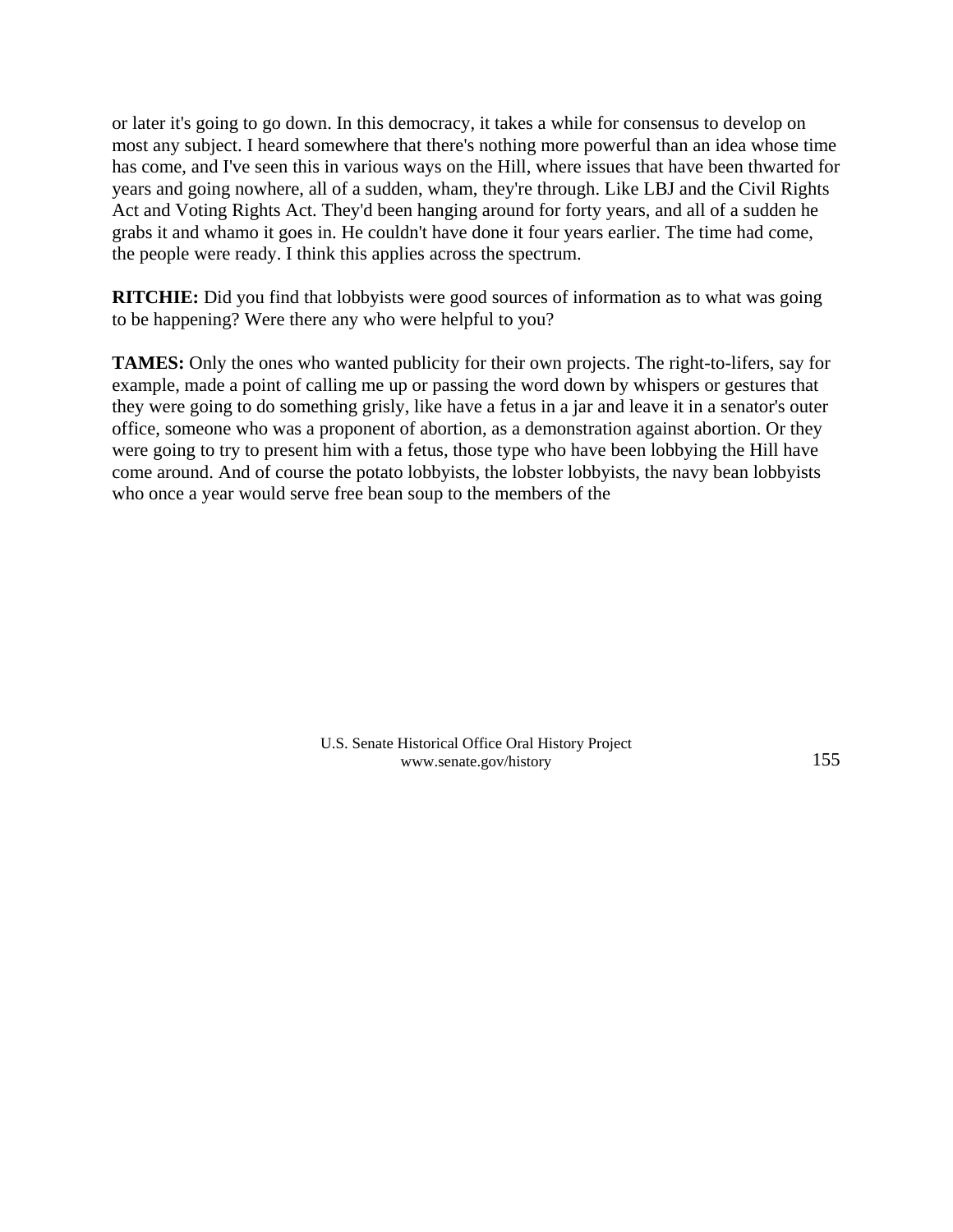press. Right along with your lunch you got a bowl of bean soup, whether you asked for it or not, and every senator got one in the Senate Restaurant. Or, like Senator [Allen] Ellender used to once a year have a luncheon for the press of crayfish gumbo, that he made himself, which was very tasty. He was promoting Louisiana. That's lobbying. Of course, he was a senator, he could do it.

Then you had ice cream lobbyists, and one to beat all lobbies as far as I was concerned was the pasta lobby, who had about ten cooks. They took over the House Caucus Room, and they were conjuring up spaghetti, linguini, spinach pasta, you name all the pasta dishes. They had pasta with lobster, pasta with fish, pasta with everything including--and this really turned my stomach--pasta with chocolate. They had this chocolate spaghetti type of dish. It was soft and they dipped strawberries into it and topped it with cream and gave it to you on a dish. Well, my stomach can take most anything, but this was one that I could not quite get down. But I will say that I enjoyed their pasta New Orleans, and they had hundreds of people going through, senators, congressmen, all sampling. That's a good example of lobbying.

The National Association of Retired Persons has got a very strong lobby, and is becoming stronger all the time. There are altogether about twenty-seven million people who they represent, I'm a member, because of their cheap insurance and so forth. They are expounding the views of the Social Security set. Of course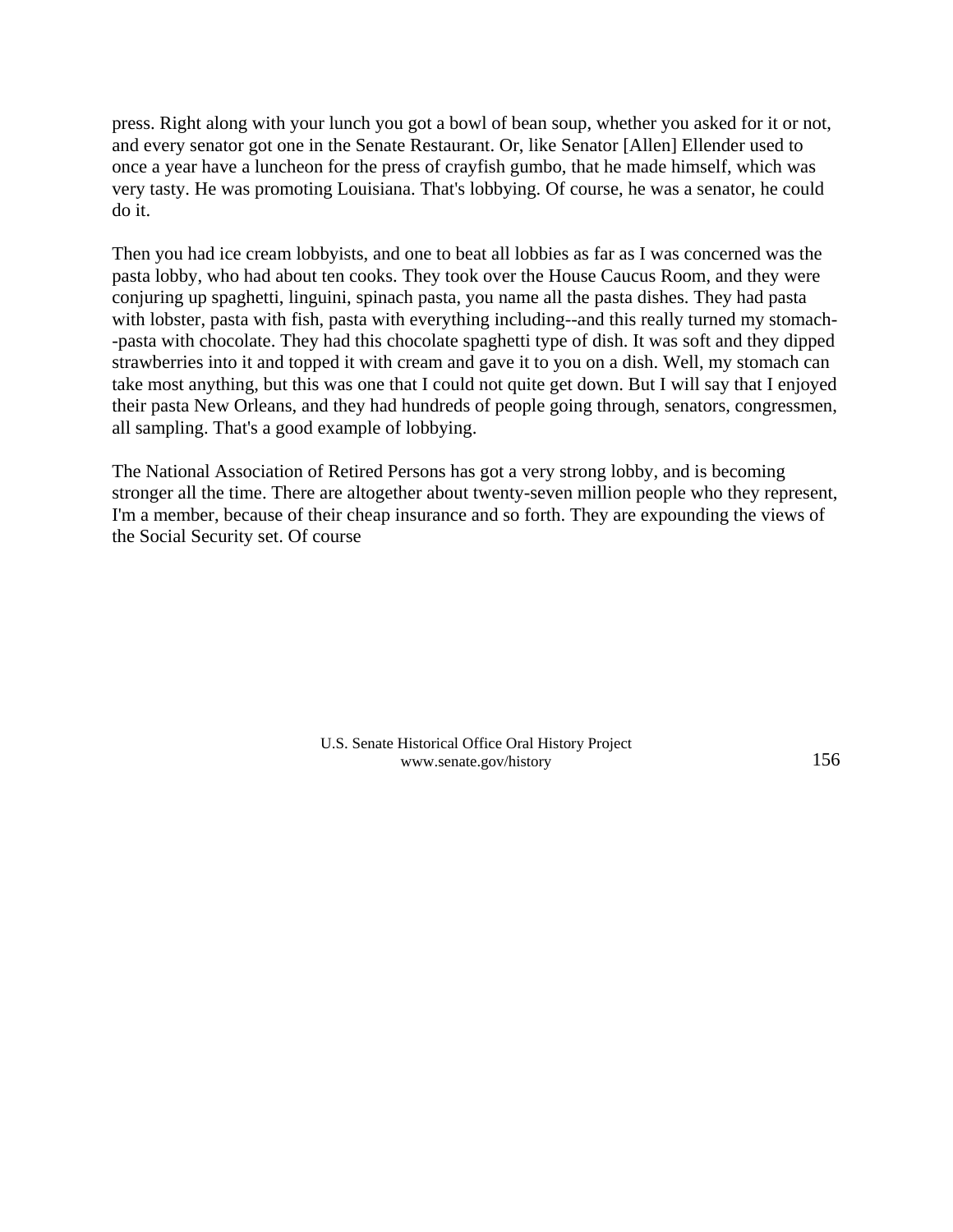when I was not on Social Security I was against raising Social Security, but now that I'm a beneficiary, I like some of the things that they're saying. But I'm also realistic and I believe that the budget should be balanced and that we should make an effort towards it, and I'm willing to have my benefits cut percentage-wise to the overall cuts, so we may go down that path. We're all lobbyists after our own fashion. One of the things that I discovered over the years is that the number of people who consider themselves right-wing, upstanding, free-enterprise, gung ho for the American way, and so forth, are the biggest receivers of subsidies, who are sucking harder on the public tit than any other person. Yet when you point this out to them, they recoil in horror. Of course, my subsidy is necessary for our way of life to continue; the other people should be cut. From your own point of view, everything looks so different.

When I was very young, I was always looking at these old reporters hanging around, hardly doing their job, I would say, "These old folks should be retired." Until I reached their age. Then I suddenly realized, oh, my, no, I'm too valuable to go. So it's a different view, it depends on which perspective, which angle you look at things, which end of the telescope you use.

**RITCHIE:** The definition of a special interest is it's always somebody else.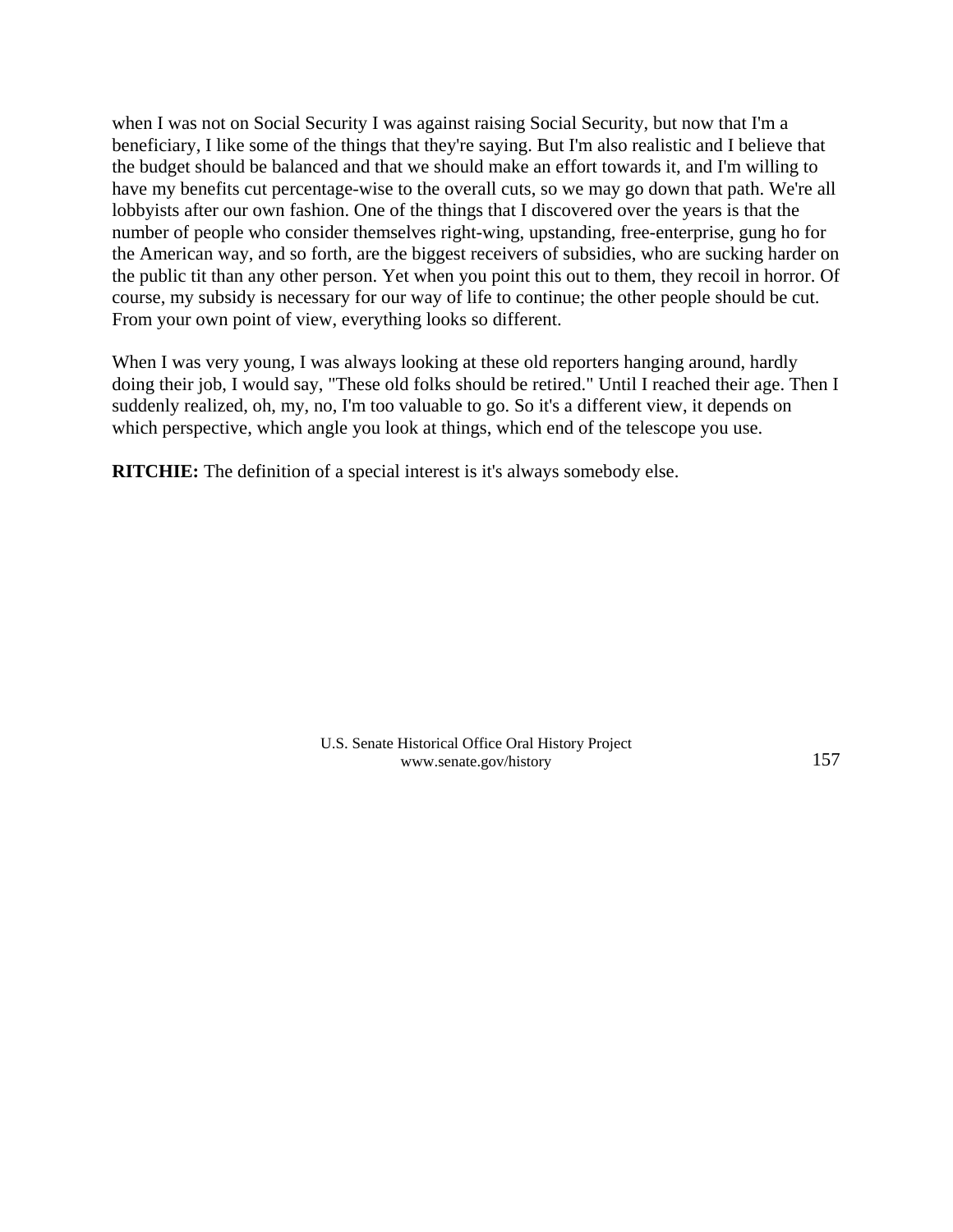**TAMES:** That's right. It's always "special interests." I'm honestly amazed at the various organization that keep springing up in this town. It's reached such a point that every member of the House and Senate, particularly the Senate, has to have an aide who focuses on one primary problem. Abortion, he has a specialist on abortion and right-to-life who answers all questions regarding that. Then he has one on labor, foreign policy. And all of these people feed into him. It's becoming more and more complex to be a member. That's why I keep favoring this "don't repeat" reform: go in, do what you can, make your pitch for what you think is good for the country, stay twelve years and go home, we've done your bidding. Let the next person come in. Well, they say, "you're advocating a very inefficient form of government." I say, "show me a more inefficient form of government than a democracy." If you want an efficient form of government, then you'd have fascism. I would say communist, but I think they're worse off than we are. I mean, the fascists, the Germans and the Italians made the railroads run on time, and you never lost your baggage at the airport, and you got your checks. Of course, you couldn't think. If you like that type of life, and human beings can adapt to anything, after a while you like what you're doing, you don't have to think. You just go home and plunk yourself in front of the TV, or your walk around the block.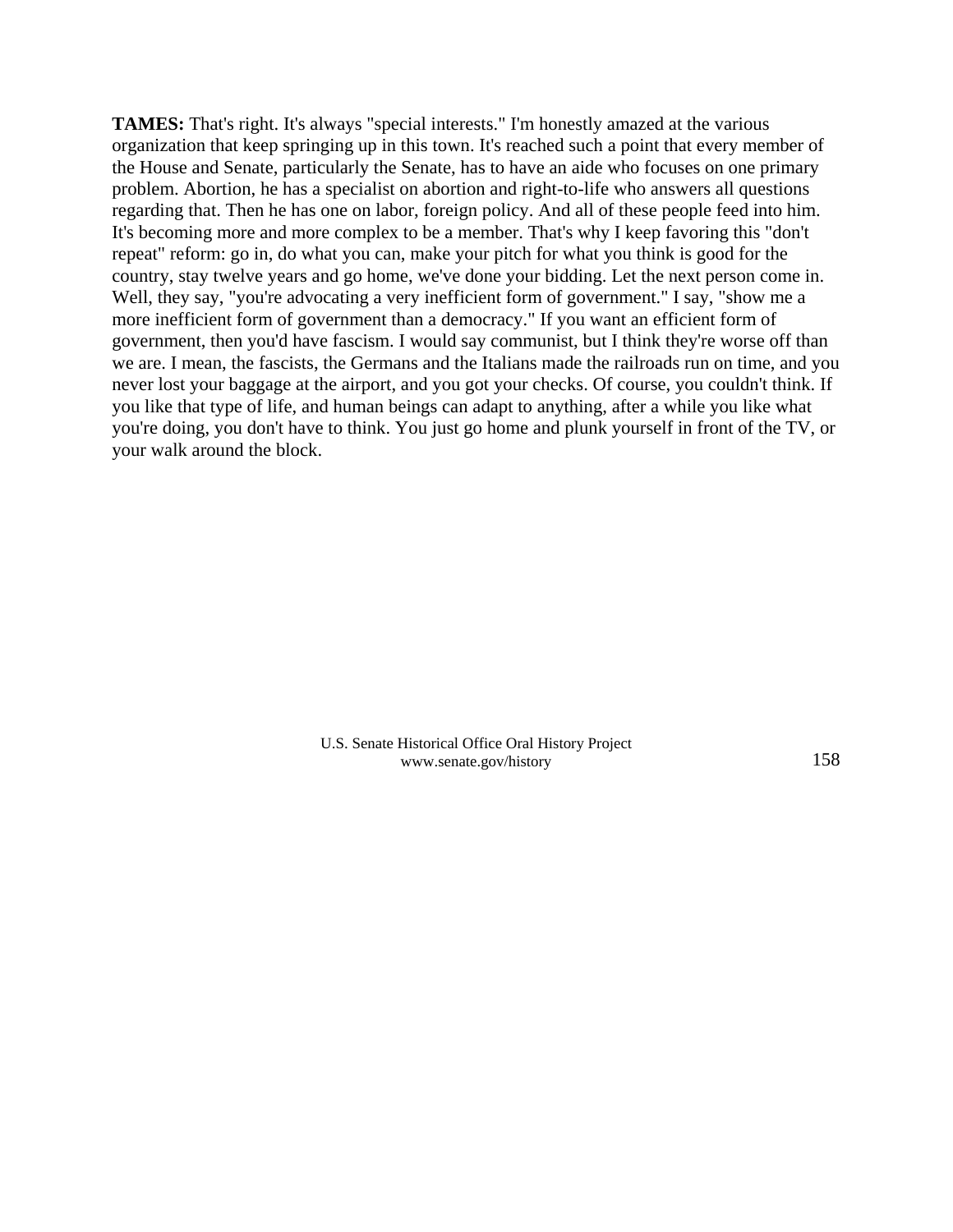**RITCHIE:** Have you noticed in the years that you've been covering Congress that lobbyists are more open about what they do now?

**TAMES:** Yes, very much so. For one thing, they can't conceal it. They have to register. They have to list their expenditures, their contributions. Wasn't it a lobbyist who coined the phrase that an honest politician is one who stays bought when you buy him?

**RITCHIE:** Now, you mentioned that you took this picture of a lobbyist in part so you would have a picture. Do you think in terms of categories, that you want to cover your bases in case a paper or magazine wants a certain picture. . . .

**TAMES:** Sure. You're always thinking of new stories, and constant stories, and they keep coming up. After all, news by and large is what is dug up or conjured up by the reporter or the photographer. If you see something that makes a picture, you shoot it, then you submit it. It could go as a floater with no story with it, like this could go as a floater, you just set it up as a floater.

**RITCHIE:** Or do you get requests from the paper from time to time that say, we're running a piece about lobbying and we need a photo?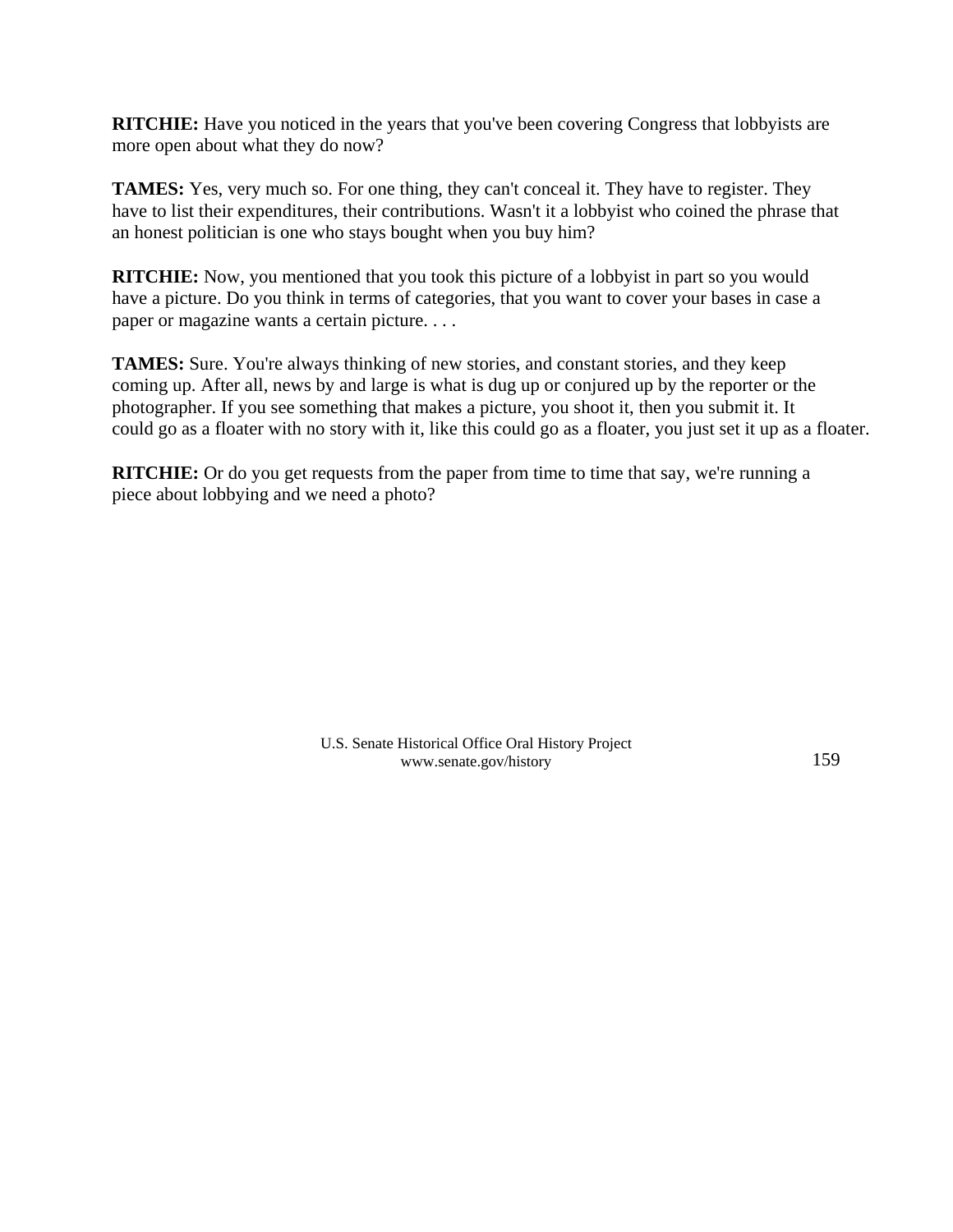**TAMES:** Oh, yes. Many times. I'll say, "I have something in the files I think will do that." I'll tell them what it is, that way they'll go back and get it. And invariably it would be much better than what I could go out and shoot immediately. Then, of course, other times I see this, and I say, "Well, if I'm going to do a lobbyist, a particular lobbyist, I will then remember a pose that I saw them in, or *a* lobbyist, not necessarily the same one. I'll say, "Did you ever sit in that box by the window there, that comes down very dramatically in the Reception Room of the Senate, sitting over there with a senator like I've seen others do? Go over there and sit down." He'd go over and sit down and I'd make a picture of him. Either by himself going through some papers, or with a senator, it makes a very interesting shot.

Yes, you copy constantly. They say, "We're doing a story on the Speaker." Okay, you've made the Speaker four or five times, then what do you do? I brought in Tip O'Neill one time into the Rayburn Room, with that big, beautiful painting of Rayburn in the background. I made a picture of Tip O'Neill, with his big face and with this big picture of Rayburn sort of leaning over him, to get the feeling of Rayburn and to get something different. You're constantly thinking.